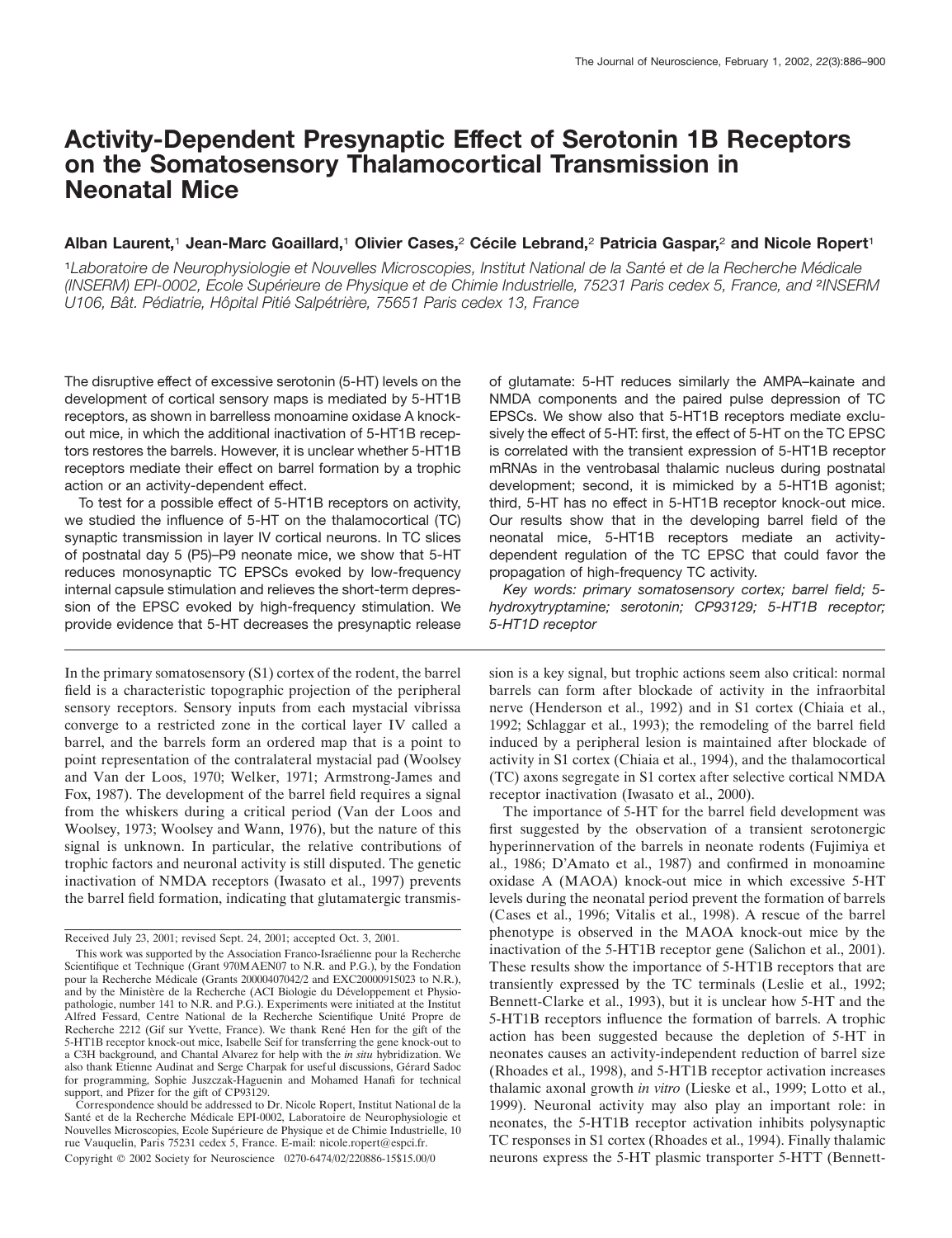Clarke et al., 1996), and the type 2 vesicular monoamine transporter VMAT2 (Lebrand et al., 1996; 1998), therefore TC axons could use 5-HT as a cotransmitter of glutamate.

To test the hypothesis of an activity-dependent effect of 5-HT on the barrel development, we have studied the effect of 5-HT on the monosynaptic TC EPSC in TC slice preparation of the neonate mice.

Preliminary results have been presented in abstract form (Lebrand et al., 1998a; Laurent et al., 1999).

#### **MATERIALS AND METHODS**

*Thalamocortical slice preparation.* Slices were prepared from wild-type C3H and 129SV mice and from 5-HT1B receptor knock-out mice with a 129SV genetic background (Saudou et al., 1994), and a C3H background was back-crossed for 10 generations. In early experiments, the animals were raised locally. Later gravid females were obtained mostly from Iffa Credo (L'Arbresle, France) and sometimes from Janvier (Le Genest Saint Isle, France), and the mice were born in the local animal house. The day of birth was counted as postnatal day 0 (P0). Most experiments were done with neonate mice  $(P7 \pm 1 \text{ d}; n = 124; \text{ range}, P5-P9)$ . Some controls were done with older mice  $(P23 \pm 4 \text{ d}; n = 22; \text{range}, P18 - P29)$ . The animals were anesthetized by intraperitoneal injection of pentobarbital (15 mg/kg) and decapitated. The brain was rapidly removed and placed in oxygenated (5%  $CO<sub>2</sub>$ , 95%  $O<sub>2</sub>$ ) cold artificial CSF (ACSF). The TC slices were cut (300  $\mu$ m thickness) with a vibratome (DSK DTK-1000 or VT1000S; Leica, Nussloch, Germany) as previously described (Agmon and Connors, 1991). The slices were maintained 1 hr at 34°C and later at room temperature (25°C) in oxygenated standard ACSF with 5–10 mM lactate (Izumi et al., 1994).

*Electrophysiological recordings and data analysis.* The slices were placed in a small recording chamber (1 ml), maintained by a platinum grid, and submerged in a constant (2 ml/min) ACSF perfusion at 25°C. Renewal of the medium was achieved within 1 min as shown by the bath application of GABA<sub>A</sub>, AMPA-kainate (KA), or NMDA antagonists that induced a maximal effect within 1 min. The S1 cortex and the layer IV neurons were recognized in the recording conditions by visualization of the large dorsal barrels (Fig. 1) using an upright fixed stage microscope (Axioskop FS; Zeiss, Oberkochen, Germany) with Nomarski optics and an infrared video camera (Newvicon C2400; Hamamatsu, Shizouka, Japan). Stainless steel bipolar semimicroelectrodes (100  $\mu$ m tip diameter, 250  $\mu$ m intertip distance; Rhodes Medical Instruments) were placed in the internal capsule (IC) near the thalamic border to activate the TC axons. The frequency of the IC stimulation to obtain stable responses was 0.07 Hz. The intensity of the stimulation was adjusted to evoke a unitary TC EPSC (Fig. 2). Whole-cell voltage- and current-clamp recordings were obtained with Axopatch 1D or 200A amplifiers (Axon Instruments, Foster City, CA) from the soma of S1 cortical neurons (Stuart et al., 1993). Recording pipettes were pulled from cleaned borosilicate glass tubes and coated with beeswax. The tip resistance was  $4-6$  M $\Omega$ . During recording, the series resistance  $(R_s)$  was not compensated and was monitored continuously by applying short (20 msec) negative voltage steps (-1 to -3 mV) before each IC stimulation ( $R_s = 23 \pm 7$  M $\Omega$ ;  $n =$ 94). Recordings were discarded if the  $R_s$  increased >20%. The voltage and current signals were filtered (5 kHz), digitized (10 kHz), and stored directly on the computer by a Labmaster TL-1 DMA acquisition board (Axon Instruments). The data were analyzed using programmable software (Acquis1; Biologic, Claix, France). The latency of the response was obtained by measuring the time between the beginning of the stimulation artifact and a threshold value of the first derivative of the response. The amplitude of the TC EPSC was measured between the baseline and the peak of the response; the baseline was obtained by averaging the signal for 1 or 2 msec between the stimulation artifact and the onset of the response; the peak of the response was measured by detection of the maximal absolute value and averaging 5 or 7 data points around this value. The time constant of decay of the EPSC was obtained by fitting the decay of the response with a double exponential function. In some cases, a single time constant  $\tau$  was found. When the decay was biexponential, an estimation of the duration of the responses was obtained by calculating a weighted time constant  $\tau = \tau_1 \times [A1 \div (A1 + A2)] + \tau_2 \times [A2 \div (A1 + A2)]$  $(A2)$ ],  $\tau_1$  and  $\tau_2$  being the fast and the slow time constants respectively, and *A1* and *A2* the amplitude of the fast and slow components, respectively. To quantify the responses to 5-HT and to the 5-HT1B agonist CP93129, the relative amplitude of the TC EPSCs was calculated by normalization

of the individual values to the mean value obtained before drug application. The maximal effect of the drug was estimated by calculating the running average  $(n = 10)$  of the relative amplitude of the TC EPSC and taking the minimum reached by the running averaged at the end of the drug application. Summary data were obtained by averaging the relative amplitude of the individual TC EPSCs obtained from several cells in the same experimental conditions. Paired pulse and trains of high-frequency IC stimulation were used to assess the short-term changes of the TC EPSC; the interval between the stimuli was 20 msec, and five stimuli were applied in a train; we measured the amplitude of the AMPA component of the EPSC recorded at  $-80$  mV. The short-term change induced by the paired pulse IC stimulation was quantified by the paired pulse ratio (PPR) equal the amplitude ratio of the second response to the first response  $(a_2/a_1)$ . The short-term changes induced by the high-frequency trains of IC stimulation were quantified by estimation of the relative EPSC amplitude  $(R_2$  to  $R_5$ ) calculated as the amplitude ratio of the second to the fifth EPSCs to the first EPSC  $(R_2 = a_2/a_1; R_3 = a_3/a_1; R_4 =$  $a_4/a_1$ ;  $R_5 = a_5/a_1$ ). Results are given as mean  $\pm$  SD for statistical analysis, and mean  $\pm$  SEM for graphical representations of the summary data. The variability of the response latency was estimated by the coefficient of variation  $CV = SD \div$  mean. The significance levels were calculated using paired or unpaired Student's two-tailed *t* test.

In the neonate mice, we confirmed that a minimal IC stimulation evoked a TC EPSC without disynaptic IPSCs, as shown by the absence of a delayed outward postsynaptic response at 0 mV. In older mice, a disynaptic GABA<sub>A</sub> mediated IPSC was evoked by IC stimulation. The IPSC was identified by a longer and more variable latency than the EPSC and by a reversal potential near the chloride equilibrium  $(-40 \text{ mV} \cdot \text{in our})$ recording conditions). To block the disynaptic IPSC, a  $GABA_A$  antagonist (10  $\mu$ M BIC or 100  $\mu$ M PTX) was added to the standard ACSF. In this condition, it was necessary to add AMPA–KA or NMDA antagonist (in  $\mu$ M: 10 CNQX, 50 D-AP-5, or 100 D,L-AP-5) to reduce the spontaneous synchronized discharges (Gutnick et al., 1982), and to record in isolation either the NMDA or the AMPA component of the TC EPSC.

*Solutions and pharmacological compounds.* The external standard ACSF contained (in mm): NaCl 126, KCl 1.5,  $KH_2PO_4$  1.25,  $MgSO_4$ 1.5, CaCl<sub>2</sub> 2, NaHCO<sub>3</sub> 26, and glucose 10; osmotic pressure,  $298 \pm 3$ mOsm. The following drugs were applied in the perfusion: 5-hydroxytryptamine (5-HT) creatinine sulfate (0.5–20  $\mu$ M; Sigma, St. Louis, MO); D,L-2-amino-5-phosphonopentanoic acid (D,L-AP-5) (100  $\mu$ M; Tocris Cookson, Ballwin, MO); D-AP-5 (50  $\mu$ M; Tocris); 6-cyano-7-nitroquinoxaline-2,3-dione (CNQX) (10  $\mu$ M; Tocris); picrotoxin  $(PTX)$  (100  $\mu$ M; Research Biochemicals, Natick, MA); bicuculline metochloride (BIC) (10  $\mu$ M; Sigma); 1,4-dihydro-3-(1,2,3,6-tetrahydro-4-pyridinyl)-5H-pyrolo[3,2-b]pyridin-5-one (CP93129 dihydrochloride) (100 nM; a gift from Pfizer, Groton, CT). The pipette solution contained (in mM): (1) for whole-cell voltage-clamp recordings, Cs gluconate 120, CsCl 10, K-ATP 4, MgCl<sub>2</sub> 2, HEPES 10, Na-GTP 0.4, EGTA(CsOH) 0.2, pH 7.35, adjusted with CsOH; osmotic pressure,  $273 \pm 2$  mOsm. (2) For whole-cell current-clamp recordings, K gluconate 144,  $MgCl<sub>2</sub>$  3, HEPES 10, EGTA(KOH) 0.2,  $Na<sub>2</sub>$ -ATP 2, Na-GTP 0.2, pH 7.35, adjusted with KOH. The potentials were corrected for the liquid junction potential  $(-10 \text{ mV})$ . For extracellular field recordings, we used large  $(1-2 \text{ M}\Omega)$  patch pipettes that were filled with ACSF.

In situ *hybridization.* Swiss OF1 and C3H mice from Iffa Credo were analyzed at P0, P7, P10, P15, and as adults. Fresh frozen sections (15  $\mu$ m) were cut serially in the coronal plane. Alternate sections were used for Nissl staining and for *in situ* hybridization of the 5-HT1B and 5-HT1D receptors. cDNA fragments of the 5-HT1B and 5-HT1D receptor genes (kind gift of Luc Marotaux CNRS, Strasbourg, France), containing the full-length coding sequence, were subcloned in pBluescript KS vectors (Stratagene, La Jolla, CA). 5-HT1B and 5-HT1D receptor plasmids were linearized with *Eco*RI (Roche Diagnostics) for antisense RNA synthesis and with *Xba*I (Roche Diagnostics) for sense synthesis. The *in vitro* transcription was performed using the Promega (Madison, WI) kit, and probes were labeled with  $^{35}S$ -UTP (>1000 Ci/mmol; Amersham, Arlington Heights, IL). Tissue sections were post-fixed for 15 min in 4% paraformaldehyde, washed in PBS, acetylated, dehydrated, air-dried, and hybridized with 10<sup>6</sup> cpm overnight in a humid chamber at 50°C. Sections were sequentially treated 30 min at 42 $\degree$ C in 5 $\times$  SSC, 0.1% dithiothreitol (DTT); 20 min at 60°C in  $2 \times$  SSC, 50% formamide, 0.5% DTT; 30 min at 37°C in RNase buffer (23% NaCl, 10 mM Tris, 5 mM EDTA) containing 0.02% RNase A (Roche Diagnostics); 15 min at 37°C in RNase buffer; 15 min at 37°C in  $2 \times$  SSC; and 15 min at 37°C in  $0.1 \times$  SSC. The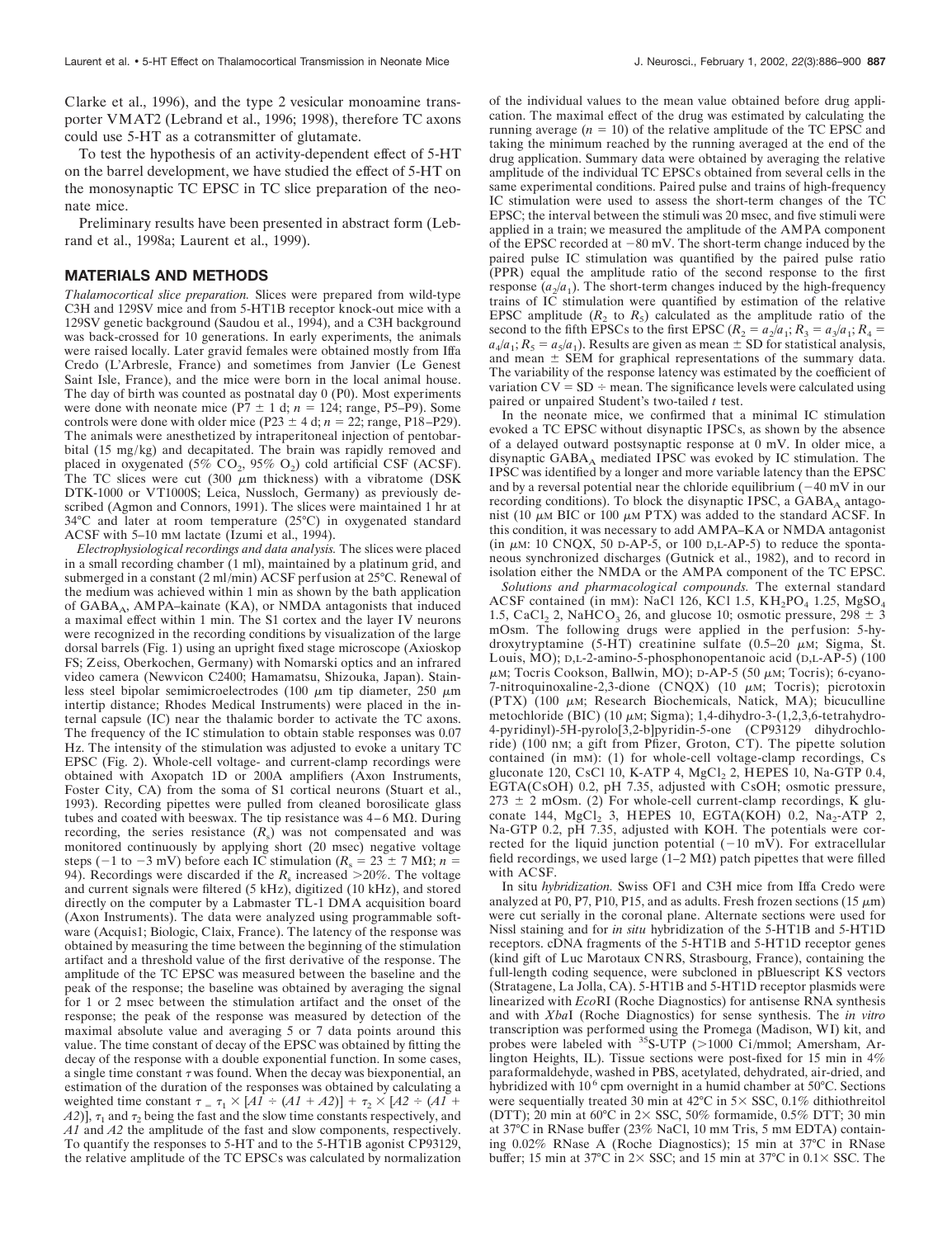*Figure 1.* TC slice preparation and identification by infrared videomicroscopy and spike discharge of layer IV neurons in the primary somatosensory (*S1*) cortex of the neonate mouse. *A*, The TC slice preparation of a P5 mouse is visualized at a low magnification by infrared videomicroscopy in recording conditions (*1*) and schematized for structure identification (*2*). The S1 cortex with six layers (I–VI) is recognized by the presence of barrels in layer IV. The larger barrels of the PMBSF are located dorsally to hippocampal regions [Ammon's horn: CA1, and CA3 and fascia dentata (FD)]. A bipolar stimulating electrode (*Stim*) is placed in the internal capsule (*IC*) to activate the TC axons originating in the ventrobasal (*VB*) thalamic nucleus and projecting through the nucleus reticularis (*Re*) to layer IV in S1 cortex. The recording electrode (*Rec*) is located over a PMBSF barrel. *B*, View of S1 cortex at an intermediate magnification with the tip of the recording pipette over a large PMBSF barrel in layer IV. *C*, View at a higher magnification of a layer IV neuron with a nonpyramidal soma and no apical dendrite. Pial orientation is identical in *B* and *C. D, E*, Current-clamp recordings of the spike discharge evoked by current injection in a fast-spiking (*D*) and a regular-spiking (*E*) layer IV neuron. The *bottom traces* illustrate the current steps that were injected for 1 sec. The fast-spiking neuron exhibits a maintained spike frequency. The so-called regular-spiking neuron shows a strong spike adaptation.



slides were dehydrated, air-dried, dipped in photographic emulsion (NTB2; Eastman Kodak, Rochester, NY), and exposed for  $\sim$ 10 d. After development of the emulsion, the sections were counterstained with cresyl violet.

#### **RESULTS**

#### **Characterization of the monosynaptic TC EPSC**

Experiments were done in neonate mice (P5–P9) with two different genetic backgrounds (C3H and 129SV). The results were similar in both backgrounds and were pooled. The recordings were made in S1 cortex identified by the presence of barrels visualized by infrared videomicroscopy in the recording conditions (Agmon and Connors, 1991; Fleidervish et al., 1998; Feldmeyer et al.,1999). The recordings were limited to the soma of the

layer IV neurons in the large barrels of the posteromedial barrel subfield (PMBSF) that correspond to the vibrissae of the posterior mystacial pad, and they were restricted to neurons with a nonpyramidal soma (Fig. 1). In preliminary experiments, we characterized the neurons in the layer IV using current-clamp recordings and potassium as the main cation of the pipette solution (see Materials and Methods). The neurons  $(n = 34)$  were identified by their spike discharge in response to current injection (McCormick et al., 1985; McCormick and Prince, 1987; Chagnac-Amitai and Connors, 1989; Feldmeyer et al., 1999; Lubke et al., 2000). Most neurons  $(n = 29)$  displayed long-duration spike (2.18  $\pm$  0.46 msec), small afterhyperpolarization (AHP) (12  $\pm$  5 mV), and strong spike adaptation, typical of the regular spiking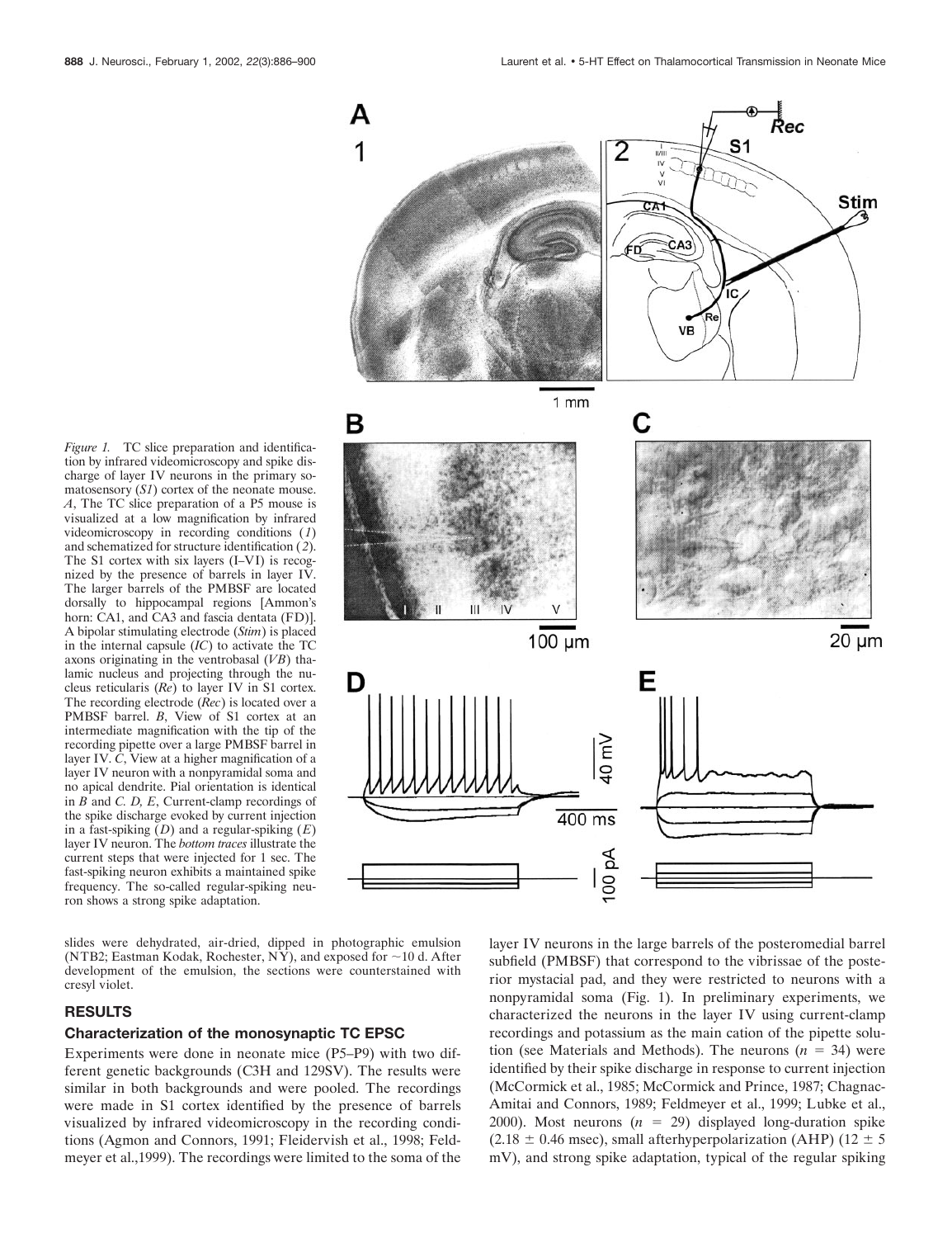

*Figure 2.* Identification of the AMPA– KA and NMDA components of the monosynaptic TC EPSC recorded in layer IV S1 cortex of P6 –P8 wild-type mice. The IC is stimulated at 0.07 Hz. *A*, A minimal IC stimulation evoked a unitary TC EPSC at  $+30$  mV holding potential. The IC stimulation intensity was changed from 10 to 20 V at intervals of  $1$  V to find the intensity that evokes unitary responses. *1, 2,* Five individual (*top traces*) and averaged (*bottom traces*) TC EPSCs evoked by a subthreshold (*1*, *12V*) and a minimal  $(2, 16 V)$  intensity. 3, In the same cell, the individual (*squares*), mean (*circles,*  $n = 5$ ), and SD of the peak amplitude of the TC EPSCs are plotted against stimulation intensity. From 10 to 12 V, responses fluctuate around baseline  $(1.65 \pm 5.38 \text{ pA}; n = 15)$ . At 13 V, responses were seen, and the failure rate was high (four of five). From 14 to 20 V, the failure rate was reduced (3 of 35), and the amplitude of the TC EPSCs fluctuate around a constant plateau value  $(23.4 \pm 4.9 \text{ pA}; n = 32)$ , as expected for a unitary EPSC. *B*, The IC stimulation evoked a monosynaptic EPSC. *1*, Superimposition of 10 individual TC EPSCs at  $-80$  and  $+30$  mV. The latency of the response was identical at both potentials and showed little variability. *2*, In the same cell, the response latency measured at  $-80$  mV was 6.28  $\pm$ 0.18 msec  $(n = 30)$  and followed a Gaussian distribution as expected for a monosynaptic response. *C*, *I–V* curves of the early and late components of the TC EPSC. 1, Averaged  $(n = 10)$  TC EPSCs at several holding potentials (*V*) between  $-80$  and  $+40$  mV with a reversal potential near 0 mV. The kinetics of the TC EPSCs was changed with voltage, being faster at  $-80$  mV than at more positive potentials. The amplitude of the

TC EPSCs was measured at the peak of the early response at  $-80$  mV (*a*) and at the peak of the late response at  $+40$  mV (*n*). 2, The *I–V* curve of the early component (*a*) was almost linear with a reversal at  $-0.43$  mV. The *I–V* curve of the late component (*n*) reversed at  $-4$  mV. *D*, Effect of CNQX and AP-5 on the TC EPSCs. Averaged  $(n = 5)$  TC EPSCs at +30, 0, and -80 mV in control, in 10  $\mu$ M CNQX, and in 10  $\mu$ M CNQX plus 100  $\mu$ M  $D$ ,L-AP-5. The fast and the slow inward currents seen at  $-80$  mV in standard ACSF were blocked by the AMPA–KA antagonist CNQX. The peak amplitude of the outward response at +30 mV was unchanged in CNQX and blocked by the NMDA antagonist AP-5. A small triphasic residual response is seen in CNQX plus AP-5: it precedes the TC EPSC, and it is insensitive to the holding potential and corresponds most likely to the presynaptic TC fiber activity.

neurons (Fig. 1*E*), indicating that they are probably spiny glutamatergic stellate neurons. The remaining neurons  $(n = 5)$  displayed significant ( $p < 0.01$ ) shorter duration spikes (1.54  $\pm$  0.16 msec), larger AHP (19  $\pm$  2 mV), and weak spike adaptation typical of the fast spiking GABAergic neurons (Fig. 1*D*). In the subsequent voltage-clamp recordings it was necessary to use cesium in the pipette solution to record synaptic responses at potentials more positive than  $-70$  mV. These conditions do not allow the identification of neurons from their spike discharge. However, based on our preliminary experiments, voltage-clamp recordings were probably obtained from a heterogeneous population of layer IV neurons with a majority of spiny stellate neurons and a minority of GABAergic neurons. In all the neurons that we recorded in the layer IV, we found that the IC-evoked EPSCs were sensitive to 5-HT, therefore the data from all neurons were pooled.

The low-frequency stimulation (0.07 Hz) of the IC evoked

stable postsynaptic current responses in layer IV neurons (Fig. 2). When the intensity of the IC stimulation was increased above the threshold, the amplitude of the responses fluctuated around a constant value (Fig. 2*A*) that corresponds to a unitary response caused by the release of glutamate by a single presynaptic axon (Stern et al., 1992). As an attempt to detect a possible input specific effect of 5-HT, the intensity of the IC stimulation was chosen to evoke a unitary response. The latency of the response was relatively long  $(6.09 \pm 1.14 \text{ msec}; n = 106)$ , as expected for neonate mice with partially myelinated axons (Jacobson, 1963). The latency distribution calculated for individual cells could be fitted with a single Gaussian with weak variability ( $CV = 0.06 \pm$ 0.04;  $n = 50$ ), indicating that the IC-evoked responses were monosynaptic (Fig. 2*B*). In adult rats, the layer VI pyramidal neurons of S1 cortex project through the IC to the thalamus (Bourassa et al., 1995) and send axon collaterals to layer IV (Zhang and Deschenes, 1997). Therefore, the IC stimulation may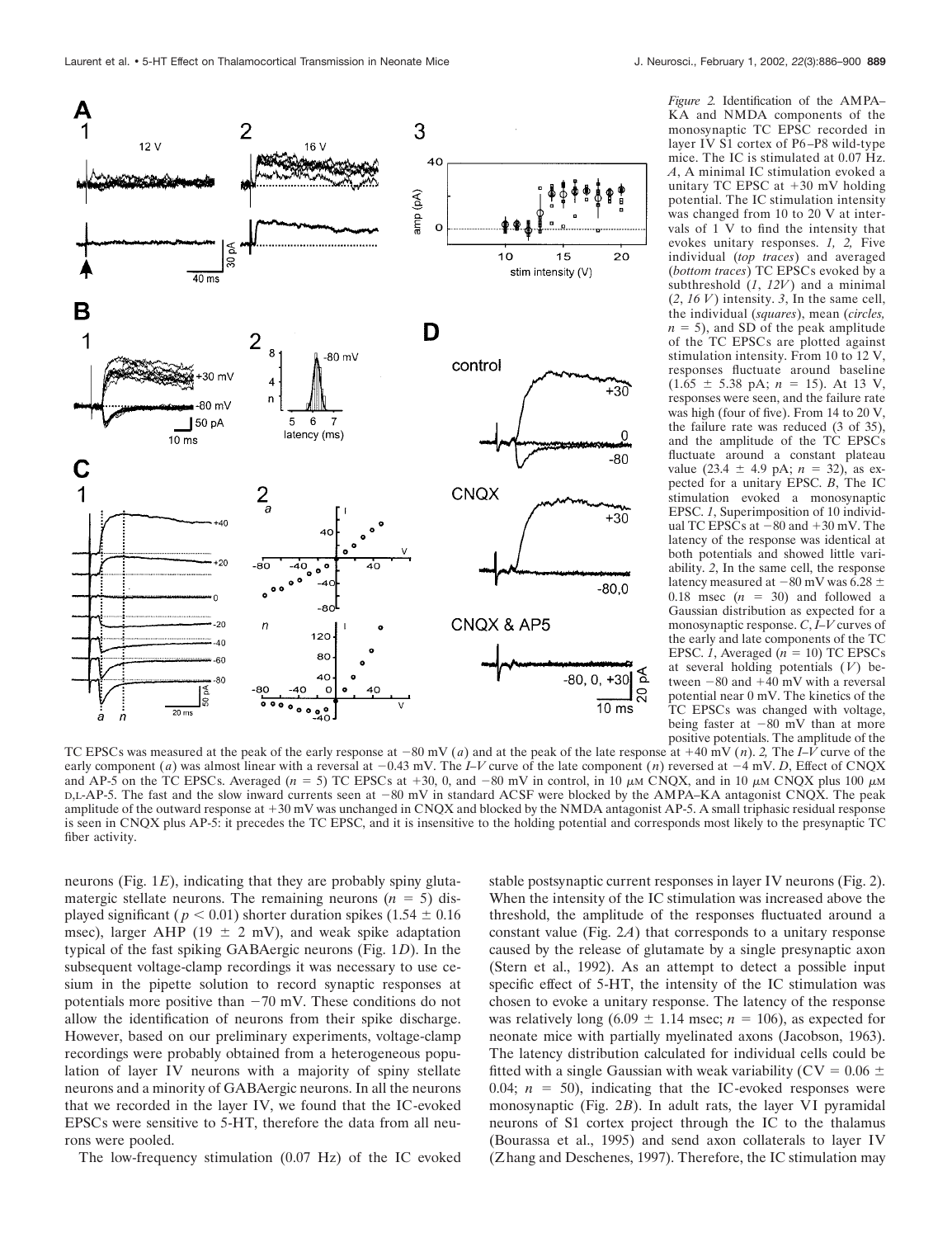| Mouse phenotype            | Wild type                        | Wild type                       | 5-HT1B receptor<br>knock-out |
|----------------------------|----------------------------------|---------------------------------|------------------------------|
| Age                        | $7 \pm 1$ d (124)                | $23 \pm 4$ d (22)               | $7 \pm 1$ d (13)             |
| <b>EPSC</b> latency        | $6.09 \pm 1.14$ msec $(106)$ *** | $2.79 \pm 0.70$ msec $(22)$ *** | $6.49 \pm 1.16$ ms (13)      |
| Latency CV                 | $0.06 \pm 0.04$ (50)             | $0.03 \pm 0.02$ (7)             | nd                           |
| EPSC amplitude at $-80$ mV | $51 \pm 32$ pA $(104)^*$         | $93 \pm 119$ pA $(22)^*$        | $54 \pm 40$ pA (13)          |
| EPSC decay at $-80$ mV     | $14 \pm 13$ msec $(42)$ ***      | nd                              | nd                           |
| EPSC decay at $+30$ mV     | $163 \pm 44$ msec $(39)$ ***     | nd                              | nd                           |
| NMDA/AMPA ratio            | $1.64 \pm 1.23$ (82)             | nd                              | $0.86 \pm 0.18$ (6)          |
| <b>PPR</b>                 | $0.71 \pm 0.27$ (26)             | $0.51 \pm 0.08$ (3)             | $0.74 \pm 0.36(4)$           |

#### **Table 1. Physiological properties of the TC EPSC in neonate and juvenile wild-type and in neonate 5-HT1B receptor knock-out mice**

In the wild-type mice, the data obtained from neonate and older mice have been separated. The 5-HT1B receptor knock-out mice were neonate. The latency of the TC EPSC and the variability of the latency estimated by the CV were significantly different in neonate and in older mice. The amplitude of the TC EPSC at  $-80$  mV was significantly larger in older than in neonate wild-type mice. The decay of the TC EPSC was significantly different at  $-80$  mV and at  $+30$  mV in the neonate wild-type mice. All results are given as mean  $\pm$  SD (*n*). The asterisks indicate the significance level calculated using the *t* test (\*\*\**p* < 0.0001; \**p* < 0.01). nd, Not determined.

activate the corticothalamic (CT) pathway, giving rise to antidromic spikes in the layer VI pyramidal neurons, and evoking a monosynaptic response in layer IV (Agmon and Connors, 1991). To identify the pathway that gives rise to the monosynaptic responses in layer IV in our TC slice preparation, we tested the ability of the IC stimulation to evoke an antidromic action potential in the layer VI pyramidal neurons. In seven TC slices, the threshold of monosynaptic unitary responses in layer IV neurons was first measured in response to IC stimulation (Fig. 2*A*). In the same slices, layer VI pyramidal neurons of the same cortical column were recorded in the current-clamp mode and identified by their morphological aspect in infrared videomicroscopy and by their regular spike discharge. After the IC stimulation, a monosynaptic EPSP was recorded in several cells  $(n = 7)$ , but no antidromic spike discharge was seen in layer VI pyramidal neurons  $(n = 16)$  even when the IC stimulation intensity was increased up to 10 times that necessary to evoke a unitary EPSC in layer IV. We also used extracellular field recordings to further characterize the layer IV cortical responses evoked by IC stimulation. As reported before (Agmon and Connors, 1991), the layer IV intracellular monosynaptic EPSCs were correlated with an extracellular slow negativity preceded by an extracellular fast negativity caused by the TC fiber spike discharge (data not shown). In the infragranular layers V/VI of the same slices, we did not record an extracellular fast negativity caused by antidromic spike discharge of pyramidal neurons and preceding the layer IV EPSC. These results indicate that the probability to evoke an antidromic spike discharge in the layers V/VI pyramidal neurons is probably very weak in our TC slice preparation and that the layer IV monosynaptic EPSCs evoked by IC stimulation are more likely attributable to the activation of the ascending TC axons.

The monosynaptic TC responses to IC stimulation were further identified by their physiological and pharmacological properties (Fig. 2). The kinetics of the TC responses was sensitive to the membrane potential being faster at  $-80$  mV and slower at potentials more positive than  $-60$  mV (Table 1). The decay of the TC responses at  $-80$  mV could be fitted with a two exponential function ( $\tau_1 = 4 \pm 1$  msec,  $90 \pm 5\%$ ;  $\tau_2$  109  $\pm$  98 msec) with a weighted time constant of  $14 \pm 13$  msec ( $n = 42$ ) (see Materials and Methods). Similar fast and slow values were obtained for the AMPA, the kainate (KA) (Kidd and Isaac, 1999), and the NMDA components of the TC EPSC (Barth and Malenka, 2001). As reported before (Barth and Malenka, 2001), the decay of the TC responses at  $+30$  mV was fitted either with a single or with a

two exponential function with a time constant of  $175 \pm 33$  msec  $(n = 13)$  significantly different from the decay at  $-80$  mV ( $p <$ 0.001). The reversal potential of the TC responses was near 0 mV and corresponds to the reversal potential of the NMDA and AMPA–kainate responses in our recording conditions. The early component of the TC EPSC was blocked by CNQX, an AMPA– kainate receptor antagonist  $(n = 3)$  (Fig. 2D) and its current– voltage  $(I-V)$  curve (measured at the peak of the response at  $-80$ mV) was linear (Fig. 2*C2a*), as reported for AMPA receptors that do not express polyamine block (Ozawa et al., 1998). At  $-80$  mV both the NMDA and the KA receptors appear to contribute to the slow component of the TC EPSC, as shown by the antagonistic effects of AP-5, an NMDA receptor blocker, in a majority of cells  $(n = 7$  of 11) and of CNQX in the remaining cells  $(n = 4$  of 11). As expected from the strong rectification of KA receptors at 30 mV (Kidd and Isaac, 1999), the NMDA receptors contribute exclusively to the slow component of the TC EPSC that was completely blocked by AP-5 at  $+30$  mV ( $n = 13$ ). The *I–V* curve of the slow component of the TC EPSC (measured at the peak of the response at  $+30$  mV) expressed an inward rectification with a maximum near  $-30$  mV (Fig.  $2C2n$ ) reminiscent of the NMDA receptor *I–V* curve. These results confirm that the activation of the TC axons by the IC stimulation activates the AMPA–KA and the NMDA glutamate receptors (Agmon and O'Dowd, 1992; Kidd and Isaac, 1999). The relative contribution of the NMDA component was estimated by calculating the ratio of the peak amplitude of the responses at  $+30$  and at  $-80$  mV. Confirming previous results (Crair and Malenka, 1995), we found a major contribution of the NMDA component in neonate mice (NMDA–AMPA ratio =  $1.64 \pm 1.23$ ;  $n = 82$ ). In CNQX and AP-5, the TC EPSC was completely blocked, indicating that, in our conditions, there was no contribution of a serotonergic postsynaptic response to the EPSC (Roerig et al., 1997). In several experiments  $(n = 21)$ , we recorded a small triphasic response that preceded the EPSC (Fig. 2*D*). This response was probably caused by the TC afferent fiber discharge: it had a lower threshold than the TC EPSC, it was synchronized with the early fast negative wave of the layer IV extracellular field, and it was voltage-insensitive and followed 50 Hz stimulation.

In the neonate mice (Fig. 2), we confirmed that the minimal IC stimulation evoked a unitary TC EPSC without disynaptic  $GABA_A$ -mediated IPSCs (Agmon and O'Dowd, 1992; Barth and Malenka, 2001). In older mice, disynaptic IPSCs were evoked by IC stimulation (see Materials and Methods). Therefore, in the neonatal mice experiments were done in standard ACSF,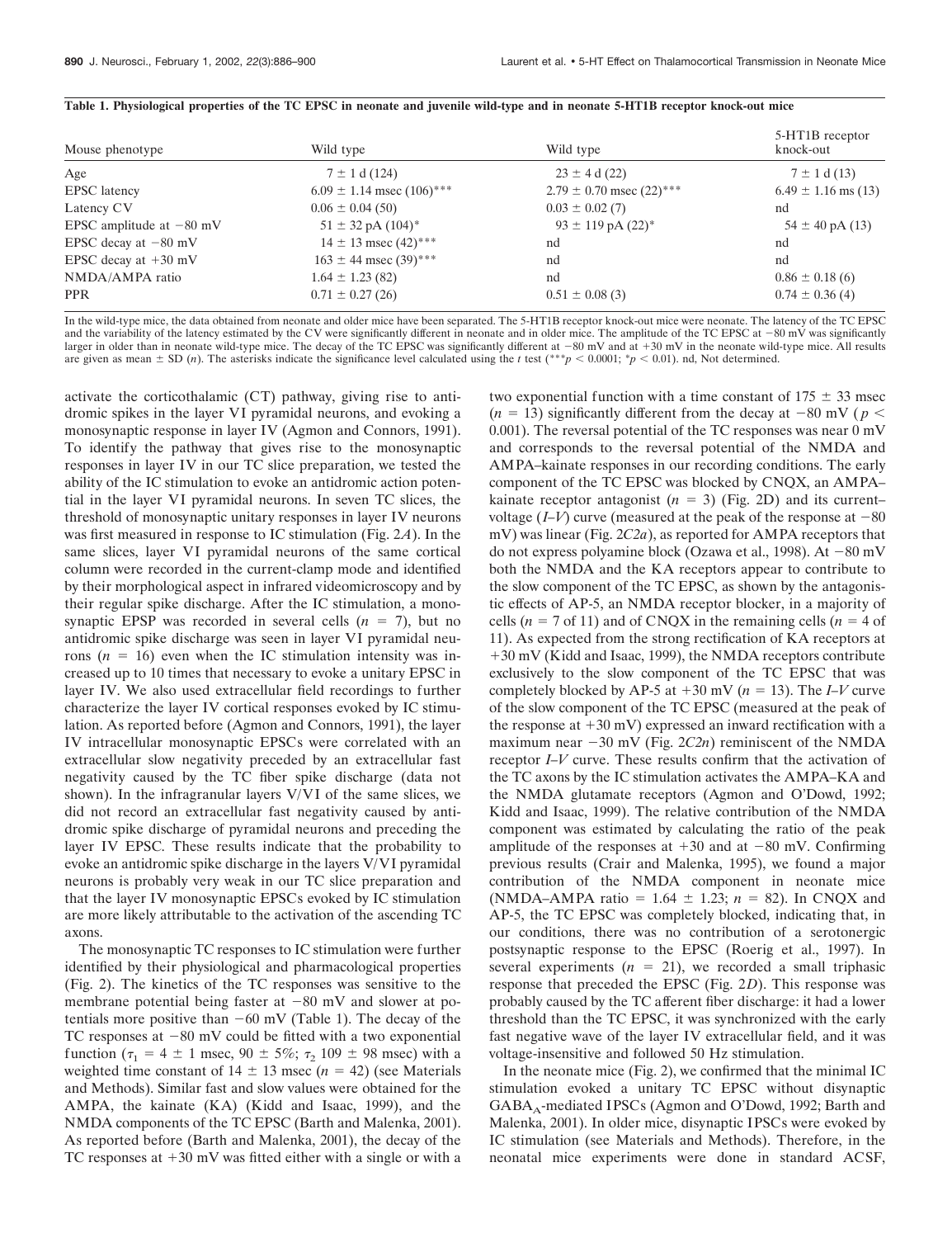

*Figure 3.* Inhibitory effect of 5-HT on the TC EPSC of neonate wild-type mice. The effect of bath applications of 5-HT at several concentrations has been tested on the NMDA component of the TC EPSC evoked by IC stimulation at 0.07 Hz in two neurons  $(A, B)$  maintained at  $+30$ mV.  $A$ , Inhibitory effect of 1 and 5  $\mu$ M 5-HT applied to the same neuron of a P7 mouse. *1, 2,* TC EPSCs were averaged (*n* - 5) in control (*thick line*) and during the response to the successive applications to 5-HT (*dotted line*) at 1 (*1*) and 5  $\mu$ <sub>M</sub> (2). The applications of 5-HT lasted 5 min, and the second application was made 20 min after the first. *3,* The amplitude of each TC EPSC was normalized to the control value (107  $\pm$  14 pA; *n* = 40) before the first 5-HT application and plotted against time as individual (*dots*) and running average (*n* = 10; *continuous line*). After a 10 min control period,  $1 \mu M$ 5-HT applied for 5 min induced a small reduction of the TC EPSC. The minimal relative EPSC at the end of the applica- $\frac{\text{tion}(0.78 \pm 0.22; n = 10)}{\text{was signifi}}$ cantly ( $p < 0.0001$ ) smaller than the con- $\text{trol}(1.00 \pm 0.13; n = 40)$ . After recovery,  $5 \mu M$  5-HT applied for 5 min induced a larger reduction of the TC EPSC with a minimal relative value  $(0.54 \pm 0.24; n =$ 10) significantly different from the control ( $p < 0.0001$ ) and from the response at 1  $\mu$ M ( $p < 0.05$ ). *B*, Inhibitory effect of 20  $\mu$ M 5-HT on the TC EPSC of another neuron of a P5 mouse. *1,* The TC EPSCs were averaged  $(n = 45)$  in control *(thick*)

*line*) and during the response to 5-HT (*dotted line*). 5-HT was applied for 5 min. *2,* The same traces in control and in 5-HT were normalized at their peak for a comparison of their kinetics. The inhibitory effect of 5-HT did not affect the shape of the EPSC. *3,* In the same cell, the time course of the inhibitory effect of 5-HT is plotted against time. The peak amplitude of individual TC EPSCs was normalized to the mean value in control and plotted against time as individual (*dots*) and running average (*n* = 10; *continuous line*). The relative amplitude of the TC EPSC reached a minimal value within 1 min of 5-HT application that was maintained during the rest of the application. The amplitude of the TC EPSC was significantly ( $p < 0.0001$ ) smaller in 5-HT (39  $\pm$  $24 \text{ pA}; n = 45$ ) than in control  $(138 \pm 31 \text{ pA}; n = 45)$ . Complete recovery was obtained within 30 min of wash. *C*, Summary data of the dose–response curve of the inhibitory effect of 5-HT on the TC EPSC. The maximal inhibition of the TC EPSC was  $0.33 \pm 0.09$  (*n* = 3) at 1–2  $\mu$ M;  $0.55 \pm 0.25$  (*n* = 13) at 5  $\mu$ M; 0.62  $\pm$  0.13 (*n* = 5) at 10  $\mu$ M; and 0.74  $\pm$  0.23 (*n* = 6) at 20  $\mu$ M.

whereas GABA<sub>A</sub> antagonists were needed in older mice to record the EPSC in isolation.

# **Presynaptic inhibitory effect of 5-HT on the monosynaptic TC EPSC in neonatal mice**

At the beginning of each recording session, the responses at 0 mV were first examined to control the absence of an evoked IPSC (Fig. 2). The effect of 5-HT was then tested on the larger NMDA component of the unitary TC EPSC recorded at  $+30$  mV. After a control period of at least 10 min to establish the stability of the TC EPSC, 5-HT (0.5–20  $\mu$ M) was applied in the bath for 5 min before returning to standard ACSF. Increasing the duration of the application to 10 min did not increase the effect of 10  $\mu$ M 5-HT. Therefore, 5 min applications were used as a standard.

In the neonate mice, the application of  $1-20 \mu M$  5-HT had no effect on the holding current of the layer IV neurons but induced a significant ( $p < 0.0001$ ) reduction of the peak amplitude of the NMDA component of the TC EPSC (Fig. 3). The inhibitory effect of 5-HT on the TC EPSC was reversible and was enhanced with increased concentrations of 5-HT in the ACSF. We found no significant effect of 0.5  $\mu$ m 5-HT. At higher concentrations, the effect of 5-HT was increased with the concentration (Fig. 3*C*). We did not attempt to obtain the  $IC_{50}$  of the effect of 5-HT because the widespread expression of the 5-HTT in the neonate and in the older S1 cortex (Lebrand et al., 1998b) limits the diffusion of 5-HT, and one cannot estimate the actual concentration of 5-HT at the receptors in the slice preparation. At relatively high concentrations of 5-HT ( $\geq$ 10  $\mu$ M), we saw an increase of the frequency of spontaneous unitary EPSCs and IPSCs, indicating that 5-HT has several actions in S1 cortex. In the present study, we focused on the effect of 5-HT on TC transmission.

The inhibitory effect of 5-HT on the NMDA component of the TC EPSC could be attributable either to a postsynaptic action of 5-HT on the glutamate receptor responsiveness or to a presynaptic action of 5-HT on the release of glutamate. To evaluate these two possibilities, we compared the effect of 5-HT on the NMDA and the AMPA components of the TC EPSC, and we studied the effect of 5-HT on the paired pulse ratio.

A postsynaptic action of 5-HT is expected to change differentially the NMDA and the AMPA–KA components of the TC EPSC. To demonstrate a possible differential effect of 5-HT on the AMPA–KA and the NMDA components of the TC EPSC we used two strategies: first, we compared the kinetics of the TC EPSC in control and in 5-HT; second we compared the effect of 5-HT on the AMPA–KA and on the NMDA components of the TC EPSC.

The kinetics of the TC EPSC was first estimated visually by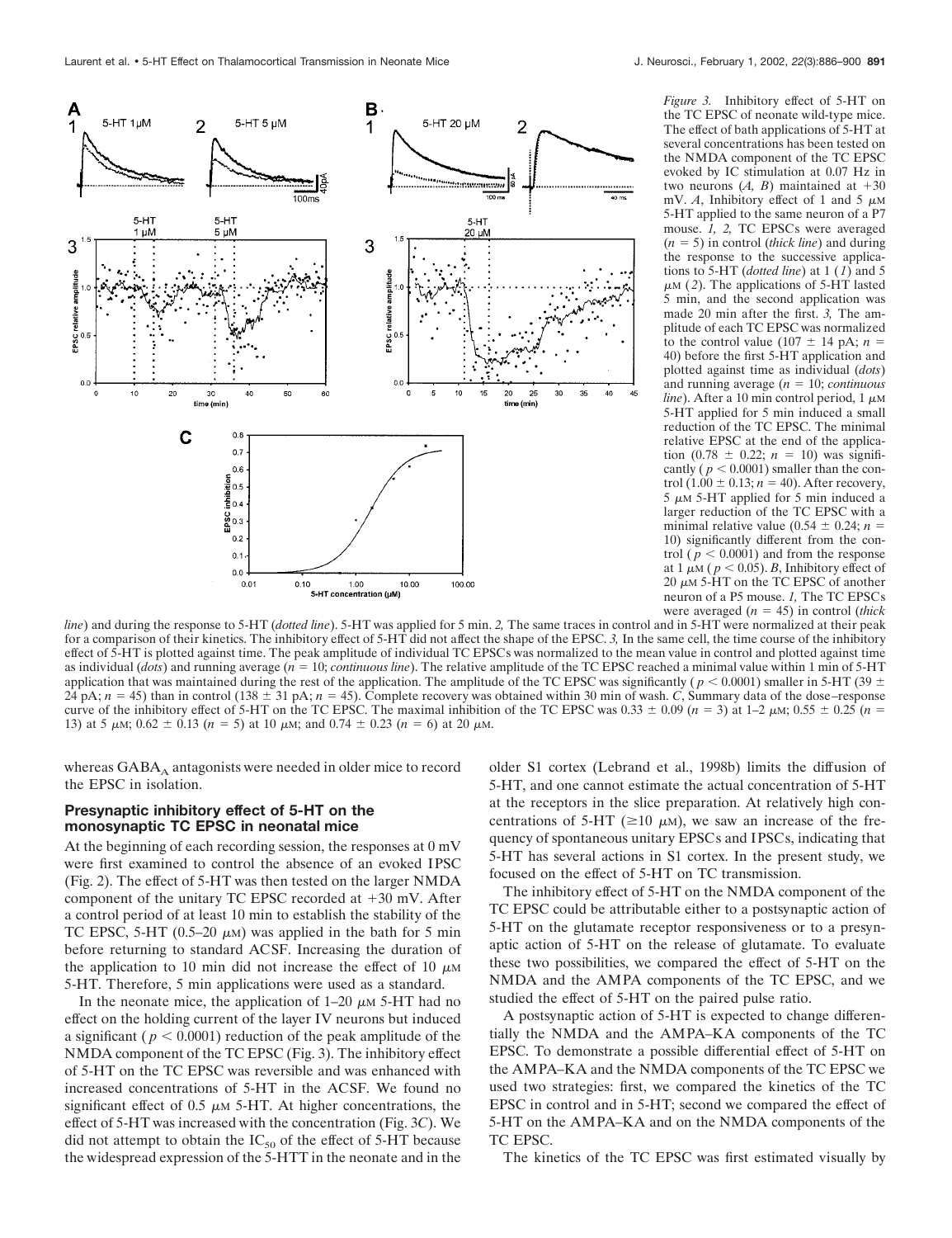*Figure 4.* Comparison of the inhibitory effect of 5  $\mu$ M 5-HT on the NMDA and the AMPA components of the TC EPSC. The NMDA  $(1)$  and the AMPA  $(2)$  components of the TC responses were recorded in the same neuron at  $+30$  and at  $-80$  mV, respectively. At each potential, the TC EP-SCs were recorded in control, in 5  $\mu$ M 5-HT applied for 5 min, and during recovery. Sequential individual TC EPSCs  $(n =$ 5) at  $+30$  mV (1) and at  $-80$  mV (2). 3, The amplitude of the NMDA and AMPA components were normalized to the responses in control  $(1.00 \pm 0.15, n = 50;$  $1.00 \pm 0.17$ ,  $n = 30$ ; at  $+30$  and  $-80$  mV, respectively), and the relative amplitude of the EPSC was plotted against time as individual values (*circles*) and running average  $(n = 9;$  *continuous line*) at  $+30$  and  $-80$ mV. 5-HT induced a significant reduction  $(p < 0.0001)$  of the TC EPSC at  $+30$  and -80 mV. The minimal relative amplitude of the TC EPSC reached in 5-HT was similar at  $+30$  and  $-80$  mV (0.16  $\pm$  0.28 and  $0.28 \pm 0.19$ ;  $n = 10$ , respectively).



normalization and superimposition of averaged traces in control and in 5-HT (Fig. 3*B2;* see Fig. 5*A2,B2*); we found a complete overlap of the traces in control and in 5-HT in 10 cells recorded at  $-80$  mV and in 10 different cells recorded at  $+30$  mV. The kinetics of the TC EPSC was also quantified by the measurement in 10 cells of the time constant of decay of the TC EPSC recorded at  $-80$  mV in control and in 5-HT. At  $-80$  mV the AMPA–KA and the NMDA receptors contribute to the decay of the EPSC. When the relative amplitude of the EPSC was reduced by 5-HT to a minimum ( $0.25 \pm 0.17$ ;  $n = 10$ ), the weighted time constant of decay of the EPSC was not significantly different  $(4.96 \pm 0.77)$  and  $5.02 \pm 0.82$  msec;  $n = 10$ , in control and in 5-HT, respectively).

To compare the effect of 5-HT on the NMDA and AMPA–KA components of the TC EPSC, we also quantified the relative inhibitory effect of  $5-HT$  on the TC EPSC recorded at  $+30$  and at  $-80$  mV. As discussed earlier (Fig. 2), the NMDA receptors and the AMPA–KA receptors contribute exclusively to the peak of the EPSC recorded at  $+30$  and at  $-80$  mV, respectively. In one single neuron, the effect of 5  $\mu$ m 5-HT was tested at both potentials (Fig. 4). We found that the minimal relative amplitude of the TC EPSC reached at the end of the 5-HT application was similar at  $+30$  mV (0.16  $\pm$  0.28) and at  $-80$  mV (0.28  $\pm$  0.19), indicating that the NMDA and the AMPA–KA components of the TC EPSCs were similarly reduced by 5-HT. However comparing the effect of 5-HT at  $+30$  and  $-80$  mV in the same neuron requires excellent recording conditions for at least 90 min that are very difficult to obtain in the neonate. Therefore, we compared the effect of 10  $\mu$ m 5-HT in two separate samples of layer IV neurons: six cells were recorded at  $-80$  mV, and four cells at were recorded at  $+30$  mV (Fig. 5). We found that the minimal relative amplitude of the EPSC obtained in 10  $\mu$ M 5-HT was similar at  $-80$  and at  $+30$  mV (0.25  $\pm$  0.30,  $n = 6$ ; 0.22  $\pm$  0.15,  $n = 4$ , respectively) confirming that 5-HT reduces similarly the AM-PA–KA and the NMDA components of the TC EPSC. These results support the idea that the inhibitory effect of 5-HT on the TC EPSC is attributable to a presynaptic reduction of the release of glutamate by the TC axons.

When a synapse is activated twice at short intervals, a reduction [paired pulse depression (PPD)] or a facilitation [paired pulse facilitation (PPF)] of the second EPSC is often seen. PPD and PPF are sensitive to presynaptic changes of transmitter release and insensitive to changes of the postsynaptic receptor sensitivity (Manabe et al., 1993) when AMPA receptors do not express polyamine block (Rozov and Burnashev, 1999). We have seen before that the early component of the TC EPSC displays a linear *I–V* curve typical of AMPA receptors insensitive to polyamines (Fig. 2). The absence of inward rectification is probably not attributable to the absence of spermine in the pipette solution because the dissipation of the polyamine is slow in the whole-cell configuration, and inward rectification is recorded in such condition (Kidd and Isaac, 1999; Métin et al., 2000). Therefore, the short-term changes of the EPSC depend mainly on a presynaptic modification of the amount of glutamate release. PPD and PPF can be quantified by the paired pulse ratio (PPR) that is the amplitude ratio of the second response to the first response  $(a_2/a_1)$ . To estimate the PPR in control and in 10  $\mu$ M 5-HT, two IC stimuli were applied at 20 msec intervals in six cells (Fig. 6). We confirmed that in the neonate TC slice preparation, it was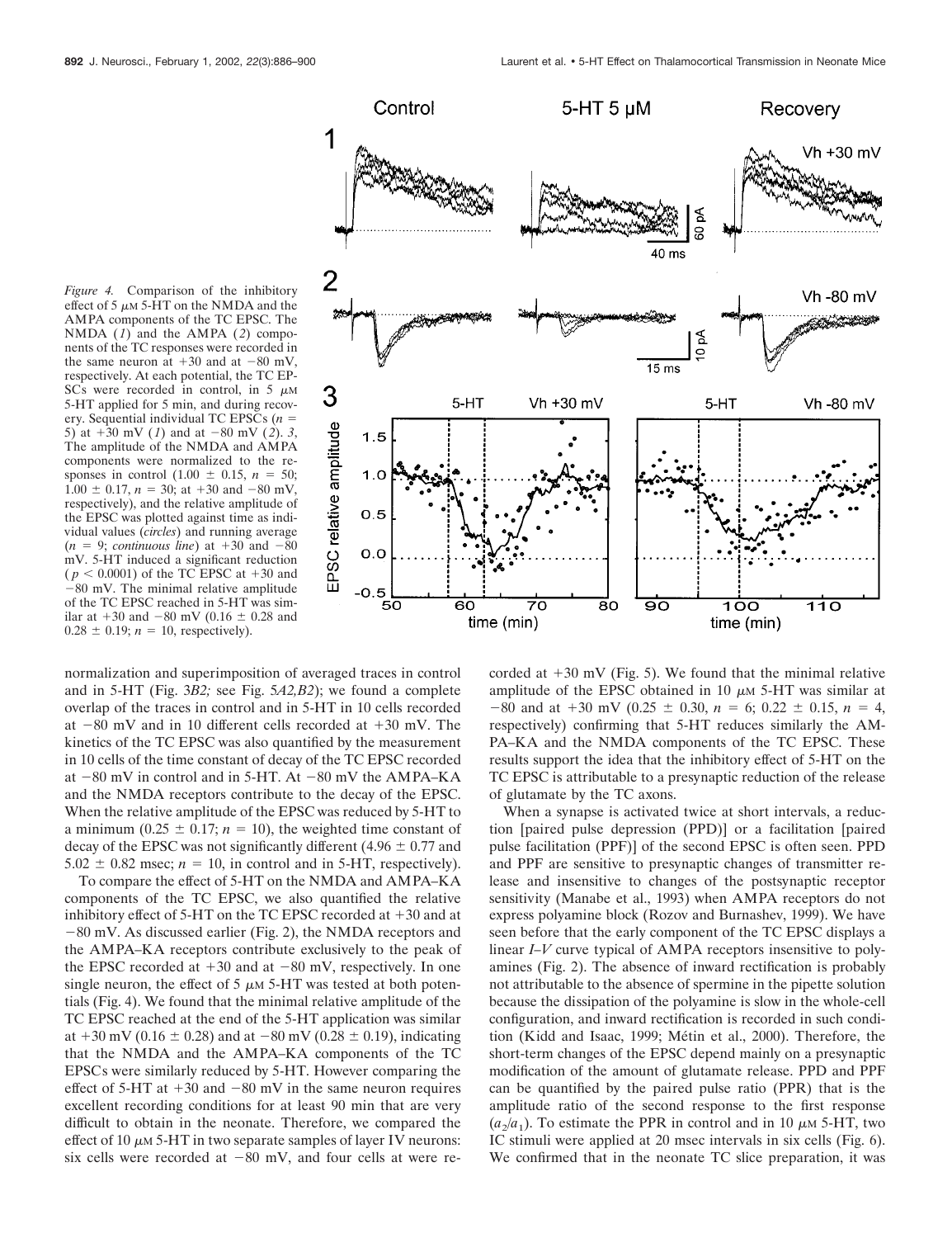

possible to record paired pulse monosynaptic TC EPSCs in isolation without disynaptic IPSCs by examining the responses at 0 mV. The AMPA component of the TC EPSC was recorded at  $-80$  mV. In control, we saw a PPD of the TC EPSC (PPR =  $0.75 \pm 0.04$ ;  $n = 6$ ) similar to that reported in mature animals (Gil et al., 1997, 1999). The inhibitory effect of 10  $\mu$ m 5-HT on the first TC EPSC (39  $\pm$  18 pA in control and 12  $\pm$  10 pA in 5-HT; *n* = 6) was associated with a PPF of the TC EPSC (PPR = 2.23  $\pm$ 1.05;  $n = 6$ ). After removal of 5-HT, full recovery of the first EPSC amplitude and of the PPD were obtained (PPR =  $0.88 \pm$ 0.15;  $n = 6$ ). These results are consistent with a presynaptic inhibitory action of 5-HT on the release of glutamate by the TC relay neurons.

Spontaneous bursts of activity have been recorded in the TC pathways during development, and it has been proposed that they play an important role in the activity-dependent refinement of the axonal projections in sensory systems (Weliky and Katz, 1999). To investigate the possibility that 5-HT regulates the propagation of the spontaneous burst of activity in the TC pathways of the neonate mice, we decided to test the effect of 5-HT on the responses to high-frequency (50 Hz) trains of five IC stimuli (Fig. 6*B*) reminiscent of the bursts seen *in vivo* (Weliky and Katz, 1999). The experiments  $(n = 4)$  were done in the presence of  $GABA_A$  and NMDA receptor antagonists to isolate the AM-PA–KA component of the TC EPSC. We compared the effect of 50 Hz trains of IC stimulation in control and in 10  $\mu$ M 5-HT. In control the IC trains induced a progressive decline of the TC

*Figure 5.* Inhibitory effect of  $10 \mu M$ 5-HT on the AMPA and NMDA components of the TC EPSC. The effect of 10  $\mu$ M 5-HT applied for 5 min was compared in different layer IV neurons recorded at  $-80$  or at  $+30$  mV. *A*, In one neuron, the effect of 10  $\mu$ M 5-HT was tested on the AMPA component of TC EPSC recorded at  $-80$  mV. *B*, In another neuron, the effect of 10  $\mu$ M 5-HT was tested on the NMDA component of the TC EPSC recorded at  $+30$  mV.  $A$ ,  $B$ , Traces in control (*thick line*) and during the responses to 5-HT (*dotted line*) were averaged  $(n = 20)$  superimposed  $(1)$ , and normalized (*2*). The inhibitory effect of 5-HT (*1*) did not change the kinetics of the TC EPSC at  $-80$  or at  $+30$ mV (*2*). *3*, The amplitude of the EPSC was normalized to the response in control, and the relative amplitude was plotted against time as individual values (*dots*) and running average ( $n = 10$ ; *continuous line*). In each neuron, the relative amplitude of the TC EPSC was significantly ( $p < 0.0001$ ) reduced at both potentials at the end of the 5-HT application (from  $1.00 \pm 0.21$ ,  $n = 50$  to  $0.52 \pm 0.21$  $0.25, n = 10$  at  $-80$  mV; and from  $1.00 \pm$  $0.25$ ,  $n = 50$  to  $0.28 \pm 0.30$ ,  $n = 10$  at  $+$ 30 mV). *C*, Summary data (mean SEM) of the inhibitory effect of 10  $\mu$ M 5-HT on the AMPA  $(l; n = 6$  cells) and NMDA  $(2; n = 4$  cells) components of the TC EPSC. The minimal relative amplitude of the TC EPSC at the end of the 5-HT application was not significantly different at  $-80$  mV (0.25  $\pm$  0.30; *n* = 6) and at  $+30$  mV (0.22  $\pm$  0.15; *n* = 4).

EPSC amplitude or short-term depression similar to that seen in older rodents (Gil et al., 1997, 1999). In 10  $\mu$ M 5-HT, we found a reduction of the first TC EPSC amplitude (39  $\pm$  16 and 7  $\pm$  5 pA;  $n = 4$ ; in control and in 5-HT, respectively;  $p < 0.01$ ). At the same time, the short-term depression seen in control  $(R_2 = 0.79 \pm 0.19;$  $R_3 = 0.58 \pm 0.29; R_4 = 0.27 \pm 0.09; R_5 = 0.17 \pm 0.10; n = 4$ ) was changed into a short-term facilitation in 10  $\mu$ m 5-HT ( $R_2 = 1.83 \pm$  $1.02; R_3 = 2.03 \pm 0.30; R_4 = 1.48 \pm 0.71; R_5 = 1.28 \pm 0.59; n =$ 4);  $R_4$  and  $R_5$  were significantly different in control and in 5-HT  $(p < 0.01)$ . These results show that the effect of 5-HT on the TC EPSC depends on the recent history of the TC synapse and that 5-HT may change the propagation of high-frequency bursts of TC activity in the primary somatosensory TC pathways of the neonatal mice.

# **5-HT1B receptors mediated the presynaptic inhibitory action of 5-HT**

Previous studies using a genetic approach have shown that the excessive activation of the 5-HT1B receptors plays a critical role in the appearance of the barrelless phenotype in the MAOA knock-out mice (Salichon et al., 2001). It has also been shown that 5-HT1B receptor binding sites disappear after thalamic lesion and are present in the layer IV of S1 cortex in P8 rats and mice (Leslie et al., 1992; Cases et al., 1996), suggesting that 5-HT1B receptors are expressed by the axon terminals of the VB relay neurons (Bennett-Clarke et al., 1993). Substantial coexpression of the 5-HT1B and 5-HT1D receptors has also been reported in the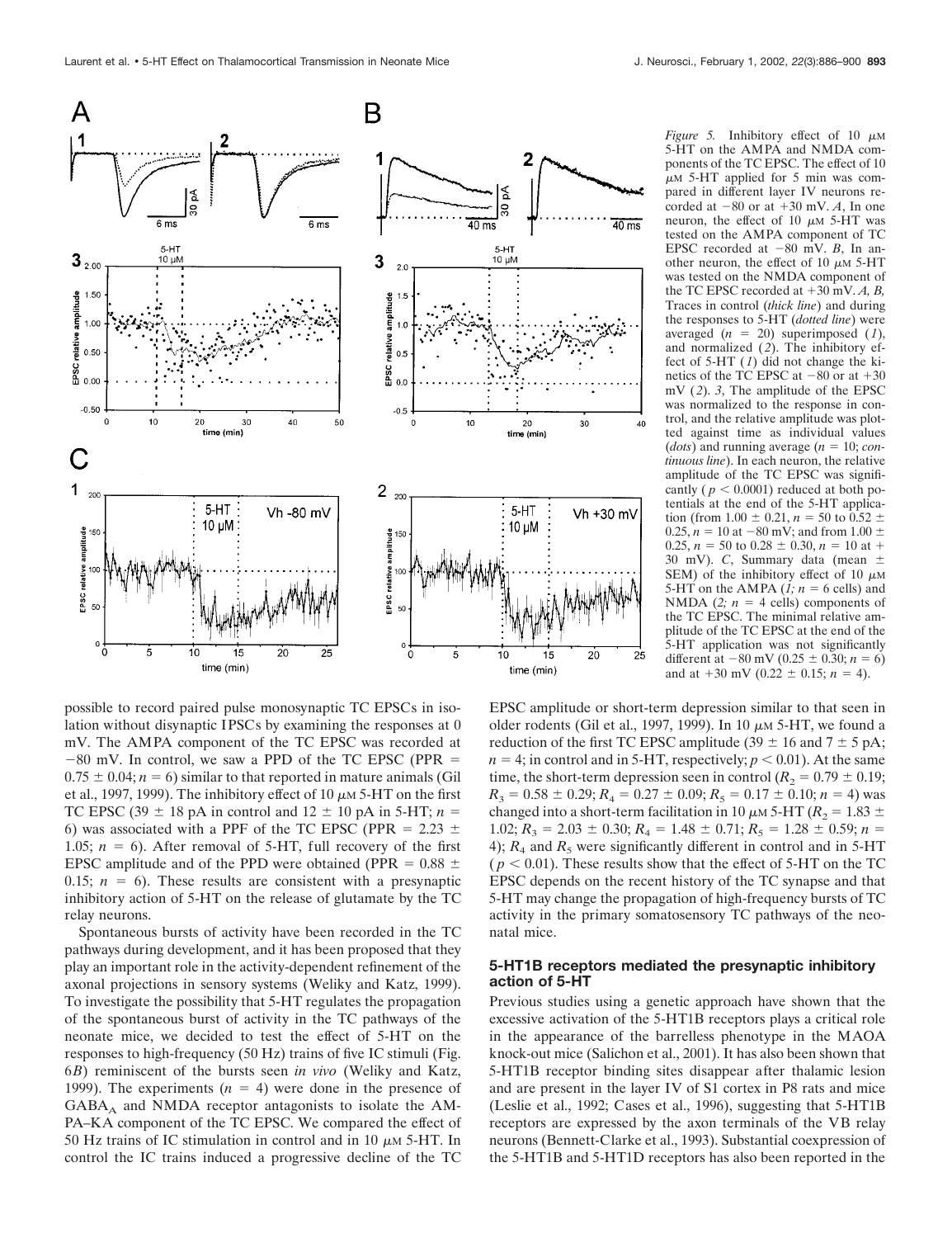*Figure 6.* Activity-dependent effect of 5-HT on the TC EPSC.  $A$ , A 10  $\mu$ M concentration of 5-HT converts the paired pulse depression of the control into a paired pulse facilitation. *1*, TC EPSCs evoked by two IC stimuli applied at 20 msec interval every 15 sec and recorded at  $-80$  mV. The averaged ( $n =$ 20) TC EPSCs are shown in control (*thick trace*), during the response to 10 M 5-HT (*dotted trace*), and after recovery (*thin trace*). *2, 3,* In the same neuron, the amplitude of the first  $(a_1)$  and the second  $(a_2)$  TC EPSCs are plotted against time; individual (*dots*) and running average  $(n = 10;$  *continuous line*) are shown. The application of 10  $\mu$ M 5-HT for 5 min induced a significant ( $p <$ 0.0001) reduction of the first EPSC without changing the second EPSC  $(a_2)$ , and the PPD of the control was converted into a PPF in 5-HT. *4,* The PPR calculated from the running average  $(n = 10)$ is plotted against time. The maximal PPR in 5-HT  $(2.33 \pm 0.34; n = 10)$  was significantly ( $p < 0.0001$ ) different from the PPR in control  $(0.82 \pm 0.11; n = 45)$ . 5, Summary data of the effect of 10  $\mu$ M 5-HT applied for 5 min on the PPR in six cells. Individual (*continuous lines*) and mean (*discontinuous line*) PPRs are plotted in control during the inhibitory effect of 5-HT and after recovery. The inhibitory effect of 5-HT reduced the EPSC to a minimal normalized value of 0.28  $\pm$  $0.12$  ( $n = 6$ ) and changed the PPD of the control into a PPF in 5-HT. The PPR of the control  $(0.75 \pm 0.04; n = 6)$  was significantly ( $p < 0.01$ ) different from the PPR in 5-HT  $(2.23 \pm 1.05; n = 6)$ . After recovery the PPR  $(0.82 \pm 0.15; n = 6)$ was not different from the control. *B*, 5-HT changes the short-term depression of the control into a short-term facilitation. *1*, Averaged  $(n = 40)$  TC EPSC in



response to a train of five high-frequency (50 Hz) IC stimuli applied every 15 sec in control *(thick line*) and during the inhibitory effect of 10  $\mu$ M 5-HT (*thin line*). We applied 10  $\mu$ M BIC and 50  $\mu$ M D-AP-5 during the whole session. The successive TC EPSCs of the train were normalized to the first response  $(R_{2-5} = a_{2-5}/a_1)$ . In 5-HT, the amplitude of the first EPSC was reduced to 13% of its control value. In control, the repetitive stimulation induced a short-term depression of the TC EPSCs ( $R_2 = 0.74$ ;  $R_3 = 0.44$ ;  $R_4 = 0.23$ ;  $R_5 = 0.15$ ) that was changed into a short-term facilitation in 5-HT  $(R_2 = 1.20; R_3 = 2.00; R_4 = 2.00; R_5 = 1.40)$ . 2, Summary data (mean  $\pm$  SEM) of the effect of 5-HT on the short-term changes of the TC EPSC in four layer IV cells. In abscissa is shown the stimulus number in the train, in the ordinate the EPSC amplitude normalized to the first response  $(R_n)$ . 5-HT induced a significant ( $p < 0.01$ ) inhibition of the first TC EPSC (39  $\pm$  16 pA in control; 7  $\pm$  5 pA; *n* = 4 in 5-HT), associated with a change of the short-term depression seen in control (*continuous line*) into a short-term facilitation in 5-HT (*dashed line*).

adult rat brain (Bruinvels et al., 1993). Both receptor types are addressed to axon terminals and are negatively coupled to adenylyl cyclase (Maroteaux et al., 1992). In embryos, the expression of the 5-HT1D receptors appears to precede the expression of the 5-HT1B receptors (Bolanos-Jimenez et al., 1997), raising the possibility that both the 5-HT1B and the 5-HT1D receptors may contribute to the effect of 5-HT on the TC EPSC of the neonatal mice.

To investigate this possibility we studied the distribution of the 5-HT1B and 5-HT1D receptors in the somatosensory TC pathways during development by *in situ* hybridization (Fig. 7). Fulllength mRNA probes were used to compare the distribution of the 5-HT1B and 5-HT1D receptor mRNAs in neonate and adult mice. We observed 5-HT1B receptor gene expression in the dorsal lateral geniculate nucleus (dLGN) and in the VB thalamic nucleus from P0 to P7. This expression decreased by P10 and had completely disappeared by P14 (Fig. 7*F*). In S1 cortex, 5-HT1B

receptor mRNAs were detected only in the infragranular cortical layers, essentially in layer V. The expression of the 5-HT1D receptor mRNAs was very low at P4, P7, and in adults: a weak signal was detected in the striatum, and no signal was found in the somatosensory thalamic and cortical structures (data not shown).

According to our *in situ* hybridization studies (Fig. 7), the expression of 5-HT1B receptor mRNA by the TC relay neurons is transient and disappears after the second week of life. To further investigate the possible implication of the 5-HT1B receptor in the regulation of the TC activity in the neonate and to test whether the effect of 5-HT is developmentally regulated, we studied the effect of 5-HT on the TC EPSC in older mice  $(23 \pm 4 \text{ d}; n = 22)$ . The AMPA component of the monosynaptic TC EPSC was recorded at  $-80$  mV in the presence  $GABA_A$  antagonists to block the disynaptic TC IPSC evoked by the minimal IC stimulation in the older mice and in the presence of AP-5 to prevent seizure activity (see Materials and Methods). We found that in mice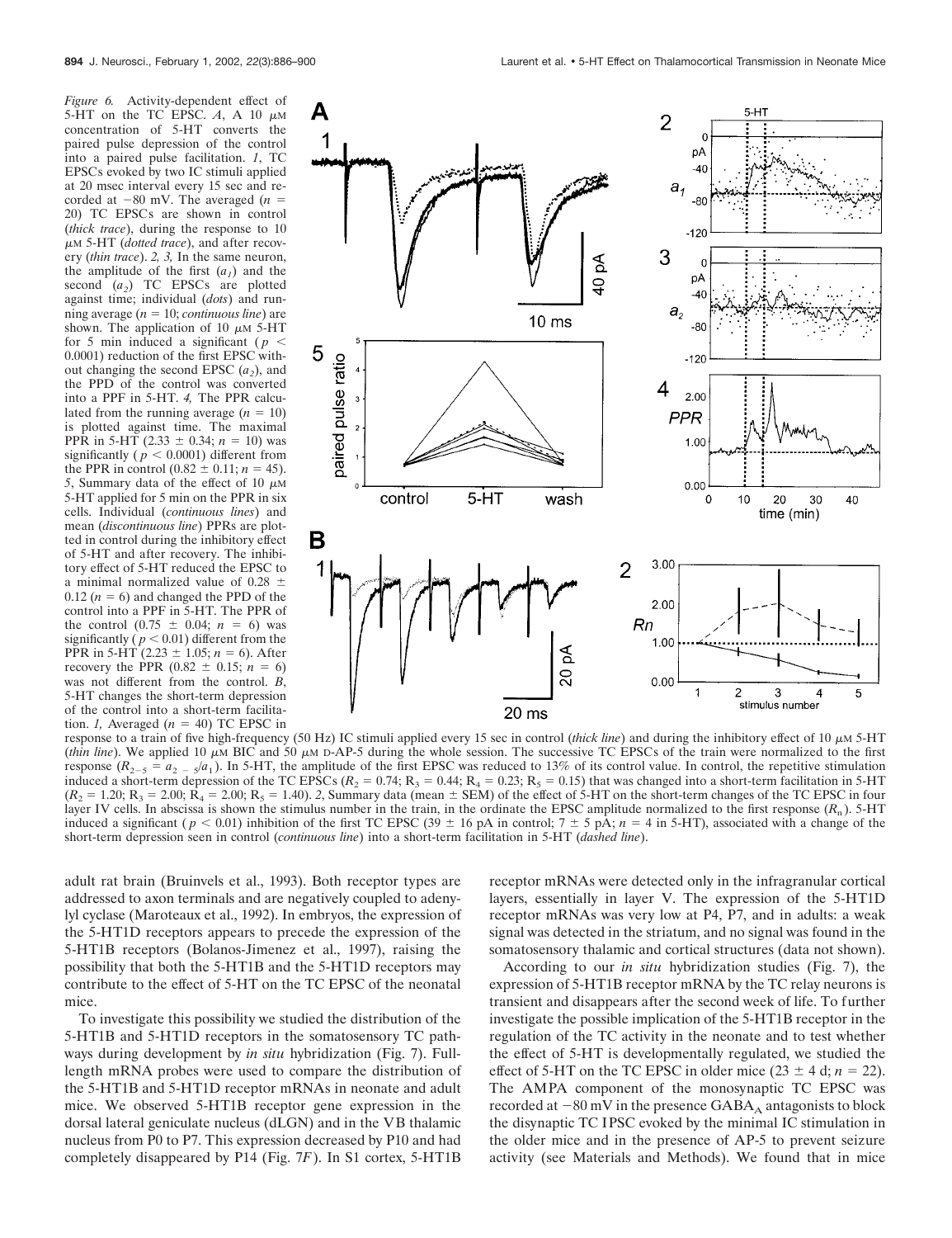

*Figure 7.* Transient expression of 5-HT1B receptor mRNAs in the mouse somatosensory system. Expression pattern is illustrated at P7  $(A, C)$  and P15  $(D, F)$  in the cerebral cortex  $(A, D)$  and the thalamus (*C, F*). Nissl-counterstained sections are shown for the cortex to illustrate the layer IV in S1 cortex where the recordings were done (*B, E*). In S1 cortex, the specific hybridization signal is limited to layer V at P7 and P15, although the relative extent of the expression appears to be broader at P7 than at P15 (the position of the cortical layers is indicated by roman numbers). In the thalamus, a strong hybridization signal is visible in the dLGN and the VB at P7 but is absent at P15. Scale bar,  $450 \mu m$ .

older than 21 d, the latency of the TC EPSC and the variability of the latency were smaller than in the neonate, as expected from the axonal myelin formation (Table 1). The effect of 10  $\mu$ M 5-HT applied for 5 min was tested in six cells (Fig. 8). We found that the amplitude of the AMPA component of the TC EPSC was very slightly reduced by 5-HT. Within individual neurons, the effect of 5-HT was weak and not consistent. When the cells were averaged, we found a small reduction the EPSC amplitude with a minimal relative value  $(0.89 \pm 0.06; n = 6)$ ; significantly smaller than the control ( $p \leq 0.0001$ ), but the inhibitory effect of 5-HT was significantly smaller ( $p < 0.001$ ) in older mice than in the neonate (compare Figs. 5*C1* and 8*B*). These results show that during barrel development the downregulation of the 5-HT1B receptor mRNA expression in the VB relay neurons is correlated with a significant reduction of the effect of 5-HT on the TC EPSC. They also indicate that in older mice 5-HT receptors other than 5-HT1B receptors are probably not involved in the control of the TC EPSC.

To further investigate the possible implication of the 5-HT1B receptors in the effect of 5-HT on the TC EPSC, we studied the effect of CP93129 (100 nM), a specific 5-HT1B agonist, on the TC EPSC evoked by a single IC stimulus and recorded at  $+30$  mV (Fig. 9). In all tested cells  $(n = 4)$ , we found that CP93129 induced a significant ( $p < 0.0001$ ) and reversible reduction of the TC EPSC. These results indicate that the activation of the 5-HT1B receptors mimics the effect of 5-HT on the TC EPSC in the somatosensory system of the neonatal mice.

Finally, to examine the specificity of the effect of 5-HT1B receptors on the TC EPSC of the neonate, we tested the effect of 5-HT on the TC EPSC in the layer IV barrels of the neonatal 5-HT1B receptor knock-out mice (Fig. 10). In these mice, we found that the minimal stimulation of the IC evoked monosynaptic unitary EPSCs with the same characteristics as in the wild-type mice (Table 1), indicating that 5-HT1B receptors are not critically involved in the development of the TC synapses. Both the NMDA and the AMPA components of the TC EPSC appear normal, and their relative contribution was not significantly different from that observed in the wild-type neonate mice. We also observed a PPD of the TC EPSC with 50 Hz IC stimulation with a PPR similar to that seen in the neonate wild-type mice (Table 1). We also found that the bath application of 10  $\mu$ M 5-HT in the 5-HT1B receptor knock-out neonate mice could still induce an increase of the frequency of the spontaneous unitary EPSCs similar to that seen in wild-type neonate mice, supporting the idea that this effect of 5-HT on spontaneous EPSC is not attributable to 5-HT1B receptors. In contrast, 10  $\mu$ M 5-HT applied for 5 min on five neurons had no effect on the amplitude of TC EPSC recorded at  $-80$  mV in the 5-HT1B receptor knock-out mice (Fig. 10). These results support our pharmacological and *in situ* hybridization data showing that 5-HT1B receptors mediate the regulation of the TC EPSC in the neonate wild-type mice. They also indicate that the 5-HT1D receptors do not compensate for the absence of 5-HT1B receptors in the knock-out neonate mice.

# **DISCUSSION**

In the barrel field of the neonate mice, we demonstrate that 5-HT reduces the monosynaptic TC EPSC evoked by a low-frequency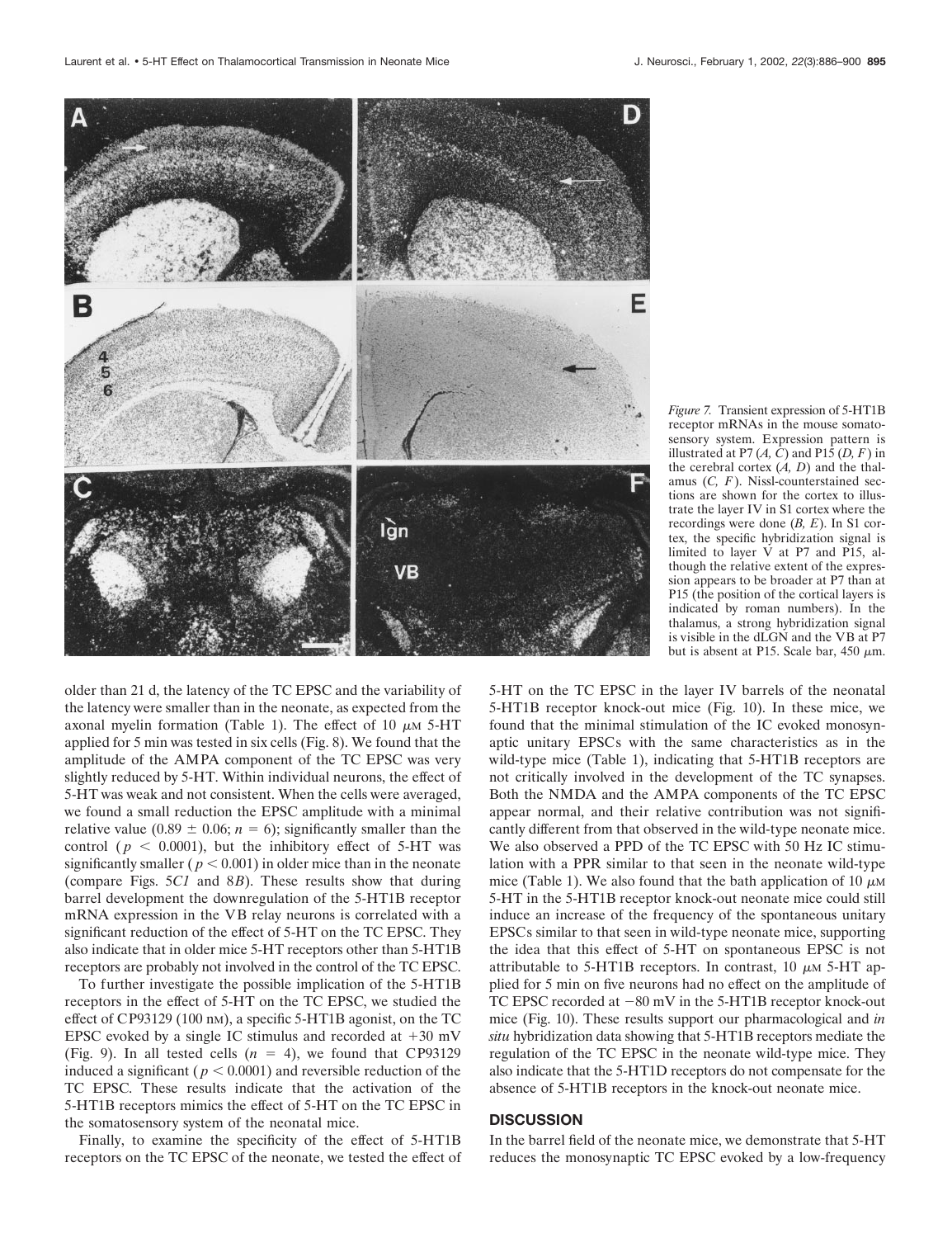

The AMPA component of the TC EPSC evoked by the IC stimulation at 0.07 Hz was recorded at  $-80$  mV in presence of 100  $\mu$ M PTX and 100  $\mu$ M  $D,L-AP-5.$  *I*, Superimposition of sequential individual TC EPSCs ( $n = 20$ ) in control, during the application of 10  $\mu$ m 5-HT, and at the end of the recording session. *2*, In the same neuron, the TC EPSC amplitudes were normalized to the mean value in control  $(176 \pm 25 \text{ pA}; n = 50)$ . The individual values (*squares*) and the running average (*continuous line*) of the relative amplitude of TC EPSC are plotted against time. The application of 10  $\mu$ M 5-HT for 5 min induced a very small reduction of the TC EPSC amplitude with a minimal value  $(0.87 \pm 0.06; n = 10)$  significantly  $(p < 0.01)$  different from the control  $(1.00 \pm 0.14; n = 40)$ . *B*, Summary data of the effect of 10  $\mu$ M 5-HT on the AMPA component of TC EPSC recorded in six cells from wild-type mice between P18 and P29. The mean (*continuous line*) and the SEM (*vertical lines*) are plotted against time. At the end of the application of 10  $\mu$ m 5-HT, the amplitude of the TC EPSC reached a minimal value  $(0.89 \pm 0.06; n = 10)$  significantly  $(p < 0.01)$ different from the control  $(1.00 \pm 0.08; n = 40)$ .

IC stimulation. We also provide the first evidence that the effect of 5-HT depends on TC activity because 5-HT relieves the short-term depression induced by high-frequency IC stimulation. As first suggested by Rhoades et al. (1994), we show that the effect of 5-HT is caused by a presynaptic action on the release of glutamate by the TC fibers, and we demonstrate that



*Figure 9.* CP93129, a 5-HT1B receptor agonist, mimics the inhibitory effect of 5-HT on the TC EPSC in the neonate wild-type mice. *A*, In a neuron maintained at  $+30$  mV, the NMDA component of the TC EPSC was evoked by IC stimulation at 0.07 Hz in control and during the application of 100 nM CP93129 for 5 min. *1,* Superimposition of sequential individual TC EPSCs  $(n = 5)$  in control, during the response to 100 nm CP93129, and after recovery. CP93129 induced a reversible reduction of the TC EPSC amplitude, and failures occurred. *2,* The amplitude of the TC EPSC was normalized to the mean amplitude in control  $(84 \pm 14 \text{ pA})$ ; *n* - 40). The individual (*dots*) and running average (*continuous line*) of the relative amplitude of TC EPSCs are plotted against time. The relative amplitude of the TC EPSC reached minimal value  $(0.16 \pm 0.09; n = 10)$ in 100 nm CP93129 that was significantly ( $p < 0.0001$ ) different from the control  $(1.00 \pm 0.17; n = 40)$ . *B*, Summary data (mean  $\pm$  SEM) of the effect of 100 nM CP93129 applied for 5 min in four cells. The recording conditions are identical to those described in *A*. The minimal relative amplitude of the TC EPSC reached in 100 nm CP93129  $(0.35 \pm 0.33; n =$ 4) was significantly different from the control.

the effect of 5-HT appears to rely exclusively on 5-HT1B receptors. Our results support the hypothesis that the excessive activation of 5-HT1B receptors that takes place in MAOA knock-out mice during the critical period (Cases et al., 1996; Salichon et al., 2001) may prevent the barrel formation by changing TC activity.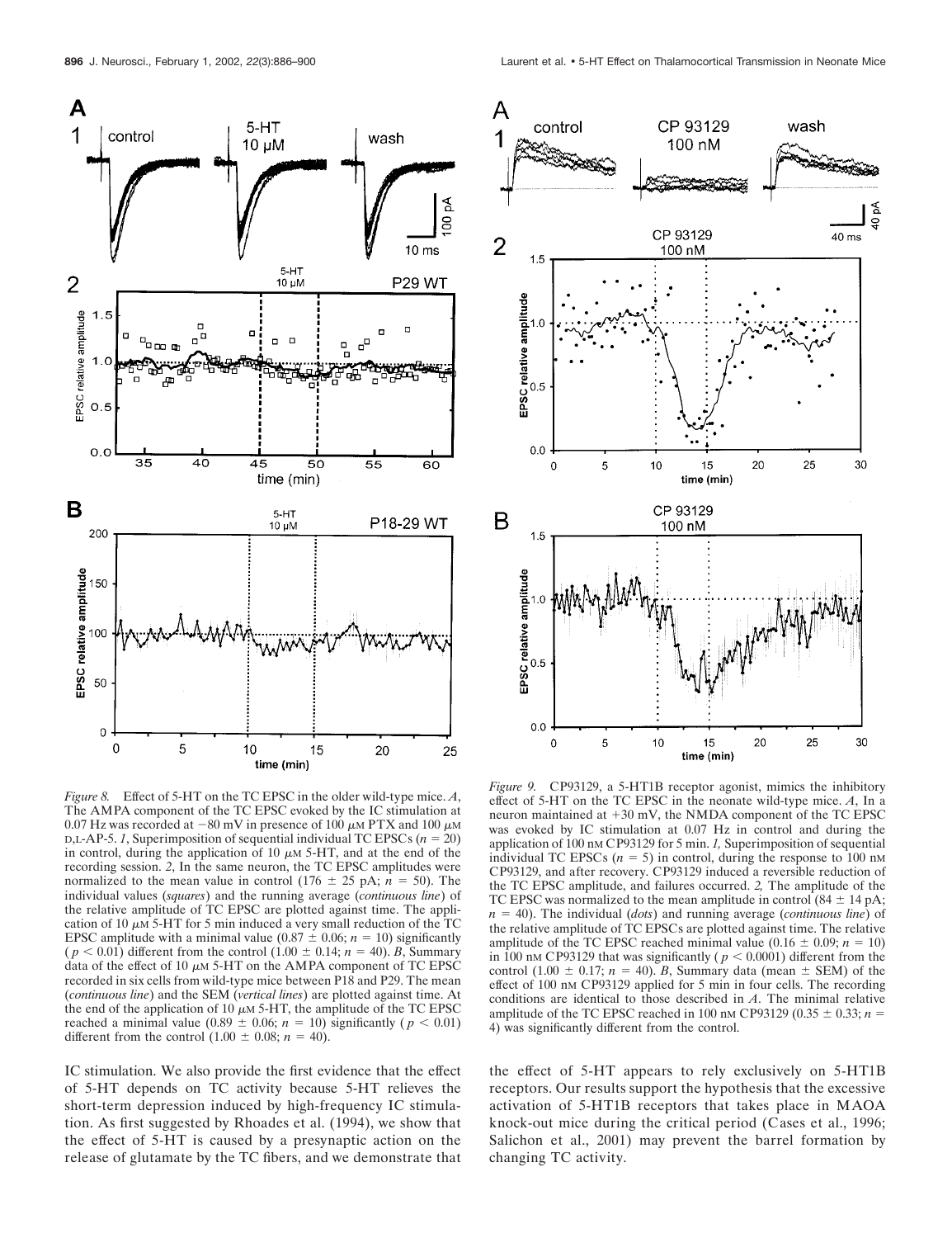

*Figure 10.* The TC EPSC of the 5-HT1B receptor knock-out neonatal mice is insensitive to 5-HT. *A*, Physiological characterization of the TC EPSC in a neonatal 5-HT1B knock-out mouse evoked by IC stimulation. *1*, The responses displayed a faster kinetics at  $-80$  mV than at  $+30$  mV and reversed near 0 mV. *2*, The latency distribution of the response at  $-80$  mV was stable (7.48  $\pm$  0.14 msec; *n* = 80). 3, The 50 Hz paired pulse IC stimulation evoked a depression of the second response ( $PPR = 0.91$ ).  $B$ , 10  $\mu$ M 5-HT applied for 5 min had no inhibitory effect on the TC EPSC in a 5-HT1B knock-out mouse at P5. The averaged  $(n = 10)$  TC EPSC recorded at  $-80$  mV was evoked by a paired pulse IC stimulation in control, during the application of 5-HT and after washing 5-HT. The application of 5-HT had no significant effect on the amplitude of the first TC EPSC (37.73  $\pm$  18.51 pA, *n* = 39 in control; 37.87  $\pm$  17.27 pA, *n* = 20 in 5-HT) and on the PPR  $(0.95$  and  $1.03$  in control and in 5-HT, respectively). *C*, Summary data of the results (mean  $\pm$  SEM) obtained in five cells from 5-HT1B receptor knock-out mice. 10  $\mu$ M 5-HT applied for 5 min had no effect on the amplitude of the first TC EPSC recorded at  $-80$  mV.

# **Presynaptic effect of the 5-HT1B receptor activation on TC excitatory transmission**

The stimulation of the VB thalamic nucleus evokes a monosynaptic EPSC in layer IV neurons that results probably from the release of glutamate by ascending TC axons. As shown before in older mice (Agmon and Connors, 1991), IC stimulation that could activate neurons in layers V/VI and cause the release of glutamate by corticocortical collaterals of layer VI pyramidal neurons to layer IV (Zhang and Deschenes, 1997). To investigate this possibility we used whole-cell and extracellular field recordings in the layers V/VI of TC slices with a functional monosynaptic connection between the IC and the layer IV S1 cortex. We recorded no antidromic responses in the infragranular layers of S1 cortex. Therefore, although we cannot completely exclude a minor contribution of descending CT axons, the monosynaptic EPSCs evoked in layer IV S1 cortex by IC stimulation result probably mainly from the release of glutamate by ascending TC axons. This advantageous feature of the TC slice preparation may be attributable to the slightly different trajectories of ascending and descending fibers (Bicknese et al., 1994).

It has been shown previously that 5-HT reduces the EPSPs evoked by VB stimulation in S1 cortex (Rhoades et al., 1994), but most neurons were recorded in layer V and the EPSPs were polysynaptic, raising the question of the site of action of 5-HT. Our recordings were obtained from neurons in layer IV, as demonstrated by the localization of their soma in the barrels; they receive a direct input from the VB thalamic nucleus (White, 1978). We showed that the latency of the TC EPSC exhibits little variability and follows a Gaussian distribution, as expected for a monosynaptic response. Therefore the effect of 5-HT that we analyzed in layer IV neurons was probably restricted to TC synapses.

Our *in situ* hybridization and physiological data show that 5-HT acts presynaptically on the glutamate release by TC terminals via the activation of 5-HT1B receptors. The possible transient expression of the 5-HT1B receptor by the TC terminals has been previously assessed by combining lesions and binding of a 5-HT1B agonist cyanopindolol (Bennett-Clarke et al., 1993). We used full-length mRNA riboprobes to provide direct evidence for a transient expression of the 5-HT1B receptor gene in the VB thalamic neurons during postnatal development. We also showed that within S1 cortex, the expression of the 5-HT1B receptor gene remains confined to neurons in layer V in the neonatal and adult mice. This is in contrast to previous descriptions of a 5-HT1B receptor mRNA expression in layer IV S1 cortex of the adult rodents (Voigt et al., 1991; Boschert et al., 1994). Our physiological results using CP93129, a specific 5-HT1B agonist, show also that the activation of 5-HT1B receptors reduces the monosynaptic TC EPSC. Finally we show that 5-HT1B receptors appear to contribute exclusively to the inhibition of the TC EPSC: first, we were unable to detect 5-HT1D receptor gene expression in the thalamus and cerebral cortex; second, the downregulation of the expression of the 5-HT1B receptor gene in the VB thalamic nucleus was correlated to a decrease of the sensitivity of the TC EPSC to 5-HT in mice older than 3 weeks; third, we showed that in the neonate 5-HT1B receptor knock-out mice, the TC synaptic contacts were functional, but the TC EPSCs were insensitive to 5-HT. Our results demonstrate also that the inhibitory effect of 5-HT on the TC EPSC is caused by a presynaptic reduction of the release of glutamate by the VB relay neurons: first, we found a similar inhibitory effect of 5-HT on the AMPA and the NMDA components of the TC EPSC; second, the effect of 5-HT is associated with a change of the paired pulse ratio and a relief of the short-term depression of the TC EPSC. A presynaptic effect of 5-HT through 5-HT1B heteroreceptors has also been reported on retinal inputs to the superior colliculus (Mooney et al., 1994) and to the suprachiasmatic nucleus (Pickard et al., 1999), where the effect was maintained in adults.

Postsynaptic 5-HT1A and 5-HT2 receptors are expressed by cortical neurons (Hoyer et al., 1994) and control potassium channel activity (Andrade and Nicoll, 1987; McCormick, 1992). Their contribution to the inhibition of the TC EPSC by 5-HT is unlikely because the recording pipettes contained cesium, a potassium channel blocker. A possible contribution of 5-HT3 receptors found in developing sensory cortex (Roerig and Katz, 1997; Roerig et al., 1997), is also unlikely because 5-HT did not induce a postsynaptic current. The possibility that 5-HT1A, 5-HT2, and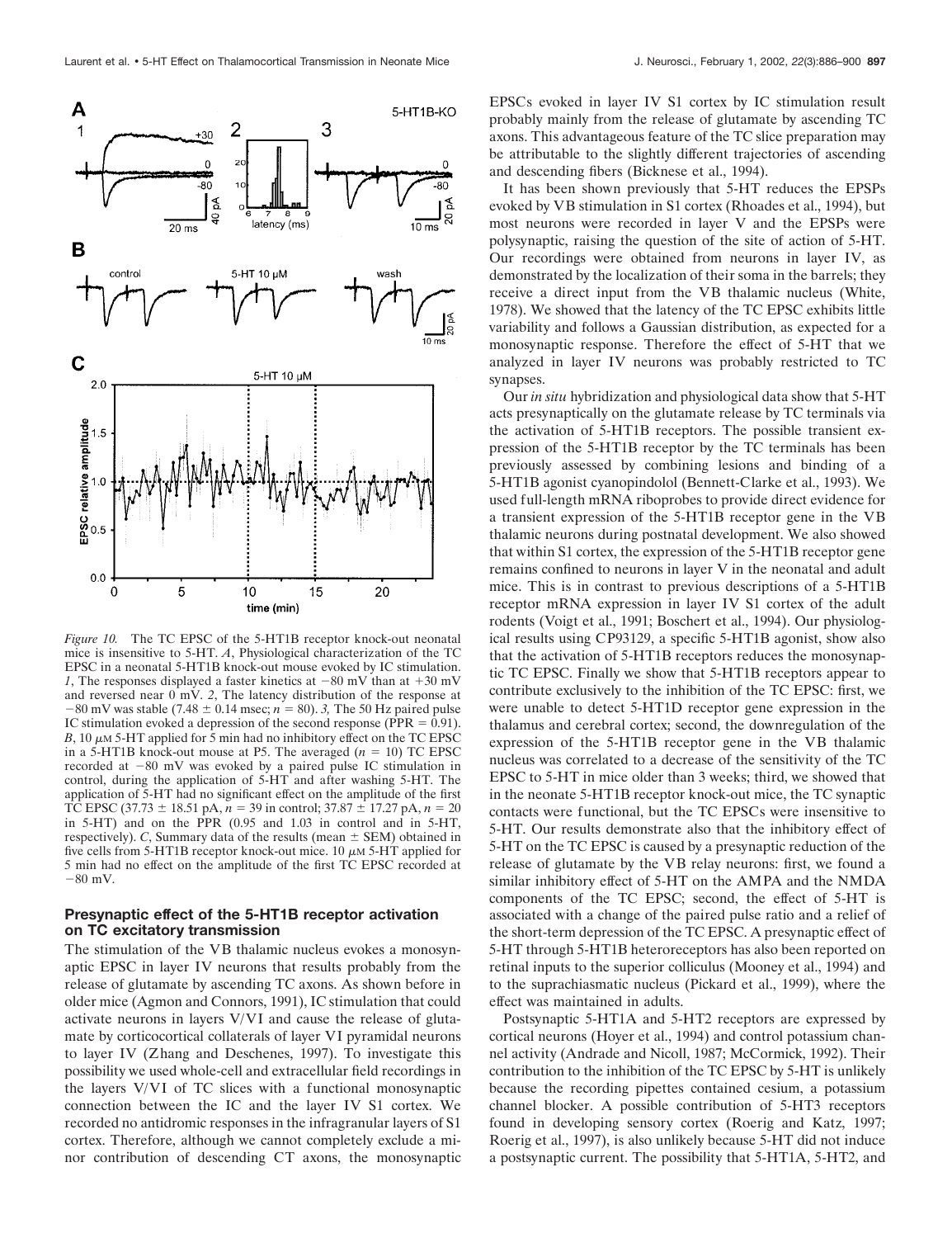5-HT3 receptors contribute to the increase of spontaneous unitary IPSCs and EPSCs in the neonate S1 cortex remains to be studied.

### **Possible effects of the 5-HT1B receptor activation on the barrel formation**

Experimental evidence indicate that both neuronal activity (Schlaggar et al., 1993; Fox et al., 1996; Iwasato et al., 1997, 2000) and guidance molecules (Prakash et al., 2000) influence the formation of barrels that appears to result from two distinct cellular mechanisms. Presynaptically, the TC axons segregate within specific barrels. Postsynaptically the soma of the layer IV spiny stellate neurons accumulate at the periphery of the barrel and extend dendrites toward the center where synaptic contacts are established with the TC axons (Harris and Woolsey, 1981; Lubke et al., 2000).

Although 5-HT modulates TC neurotransmission, it does not appear to be critically involved in the development of barrels because the layout of the barrel field is normal in 5-HT-deprived mice (Bennett-Clarke et al., 1994). In the 5-HT1B receptor knock-out mice, the effect of 5-HT on the TC transmission is lost during development (Fig. 10), but normal barrels are still formed (Salichon et al., 2001). These results indicate that with normal 5-HT levels, glutamate- and NMDA-dependent mechanisms appear sufficient to instruct barrel formation. However, the importance of 5-HT for barrel formation may be more subtle, as shown by the reduced barrel size (Bennett-Clarke et al., 1994) and by the modification of the critical period (Osterheld-Haas et al., 1994) induced by 5-HT deprivation. Therefore, a possible involvement of 5-HT1B receptors for the plasticity of the barrels requires further investigation. The situation is different in the MAOA knock-out mice with excessive 5-HT levels (Cases et al., 1996) in which the overactivation of 5-HT1B receptors disrupts the barrel formation. Our results indicate that the 5-HT1B receptors could mediate their effect by an abnormal control of release of glutamate by the TC fibers. Other 5-HT receptors may also mediate postsynaptic abnormalities that are maintained in the MAOA/5- HT1B receptor double knock-out mice (Salichon et al., 2001).

Genetic approaches have shown that cortical NMDA receptors and type 5 metabotropic glutamate receptors (mGluR5) are critical for postsynaptic cortical changes (Iwasato et al., 2000; Hannan et al., 2001) and that 5-HT1B receptors are necessary for the segregation of the TC fibers (Salichon et al., 2001). cAMP is another important molecule for the segregation of the TC fibers, because in the barrelless *brl* mouse mutant strain that lack the adenylyl cyclase 1 activity (Abdel-Majid et al., 1998), the TC axonal arbors extend to adjacent barrels (Welker et al., 1996). 5-HT1B receptors are negatively coupled to adenylyl cyclase (Bouhelal et al., 1988), and their activation promotes axonal growth (Lieske et al., 1999; Lotto et al., 1999). Therefore the influence of 5-HT1B receptors and adenylyl cyclase 1 on the TC segregation could rely on a trophic action or participate in common activity-dependent mechanisms during the refinement of cortical maps.

The effects of the 5-HT1B receptors cannot be viewed as a simple block of excitatory TC transmission. Indeed, our results showed that the activation of 5-HT1B receptors decreases the TC responses to low-frequency stimulation and relieves the shortterm depression induced by high-frequency TC stimulation. Although we ignore the physiological conditions of 5-HT release, at least two consequences of the 5-HT1B receptor activation can be suggested. First, the activation of the 5-HT1B receptors may inhibit the responses to single TC impulses, favor the transmission of bursts of TC activity (Brenowitz et al., 1998), and recruit preferentially NMDA receptors (Collingridge et al., 1988). Therefore 5-HT may change the NMDA-dependent LTP and LTD of the TC transmission seen in the barrel field during the critical period of development (Crair and Malenka, 1995; Feldman et al., 1998). The activation of 5-HT1B receptors could also promote the propagation of the spontaneous correlated TC activity (Weliky and Katz, 1999) and the activity-dependent refinement of topographic maps (Katz and Shatz, 1996). In conclusion, although we cannot exclude a possible trophic action of 5-HT, our results are compatible with an activity-dependent effect of 5-HT on the barrel formation.

### **REFERENCES**

- Abdel-Majid RM, Leong WL, Schalkwyk LC, Smallman DS, Wong ST, Storm DR, Fine A, Dobson MJ, Guernsey DL, Neumann PE (1998) Loss of adenylyl cyclase I activity disrupts patterning of mouse somatosensory cortex. Nat Genet 19:289-291.
- Agmon A, Connors BW (1991) Thalamocortical responses of mouse somatosensory (barrel) cortex in vitro. Neuroscience 41:365-379.
- Agmon A, O'Dowd DK (1992) NMDA receptor-mediated currents are prominent in the thalamocortical synaptic response before maturation of inhibition. J Neurophysiol 68:345–349.
- Andrade R, Nicoll RA (1987) Pharmacologically distinct actions of serotonin on single pyramidal neurones of the rat hippocampus recorded in vitro. J Physiol (Lond) 394:99–124.
- Armstrong-James M, Fox K (1987) Spatiotemporal convergence and divergence in the rat S1 "barrel" cortex. J Comp Neurol 263:265–281.
- Barth AL, Malenka RC (2001) NMDAR EPSC kinetics do not regulate the critical period for LTP at thalamocortical synapses. Nat Neurosci 4:235–236.
- Bennett-Clarke CA, Leslie MJ, Chiaia NL, Rhoades RW (1993) Serotonin 1B receptors in the developing somatosensory and visual cortices are located on thalamocortical axons. Proc Natl Acad Sci USA 90:153–157.
- Bennett-Clarke CA, Leslie MJ, Lane RD, Rhoades RW (1994) Effect of serotonin depletion on vibrissa-related patterns of thalamic afferents in the rat's somatosensory cortex. J Neurosci 14:7594–7607.
- Bennett-Clarke CA, Chiaia NL, Rhoades RW (1996) Thalamocortical afferents in rat transiently express high-affinity serotonin uptake sites. Brain Res 733:301–306.
- Bicknese AR, Sheppard AM, O'Leary DD, Pearlman AL (1994) Thalamocortical axons extend along a chondroitin sulfate proteoglycan-enriched pathway coincident with the neocortical subplate and distinct from the efferent path. J Neurosci 14:3500–3510.
- Bolanos-Jimenez F, Choi DS, Maroteaux L (1997) Preferential expression of 5-HT1D over 5-HT1B receptors during early embryogenesis. NeuroReport 8:3655–3660.
- Boschert U, Amara DA, Segu L, Hen R (1994) The mouse 5-hydroxytryptamine1B receptor is localized predominantly on axon terminals. Neuroscience 58:167–182.
- Bouhelal R, Smounya L, Bockaert J (1988) 5-HT1B receptors are negatively coupled with adenylate cyclase in rat substantia nigra. Eur J Neurosci 151:189–196.
- Bourassa J, Pinault D, Deschenes M (1995) Corticothalamic projections from the cortical barrel field to the somatosensory thalamus in rats: a single-fibre study using biocytin as an anterograde tracer. Eur J Neurosci 7:19–30.
- Brenowitz S, David J, Trussell L (1998) Enhancement of synaptic efficacy by presynaptic GABAB receptors. Neuron 20:135–141.
- Bruinvels AT, Palacios JM, Hoyer D (1993) Autoradiographic characterisation and localisation of 5-HT1D compared to 5-HT1B binding sites in rat brain. Naunyn Schmiedebergs Arch Pharmacol 347:569–582.
- Cases O, Vitalis T, Seif I, De Maeyer E, Sotelo C, Gaspar P (1996) Lack of barrels in the somatosensory cortex of monoamine oxidase A-deficient mice: role of a serotonin excess during the critical period. Neuron 16:297–307.
- Chagnac-Amitai Y, Connors BW (1989) Synchronized excitation and inhibition driven by intrinsically bursting neurons in neocortex. J Neurophysiol 62:1149–1162.
- Chiaia NL, Fish SE, Bauer WR, Bennett-Clarke CA, Rhoades RW (1992) Postnatal blockade of cortical activity by tetrodotoxin does not disrupt the formation of vibrissa-related patterns in the rat's somatosensory cortex. Brain Res Dev Brain Res 66:244–250.
- Chiaia NL, Fish SE, Bauer WR, Figley BA, Eck M, Bennett-Clarke CA, Rhoades RW (1994) Effects of postnatal blockade of cortical activity with tetrodotoxin upon lesion-induced reorganization of vibrissae-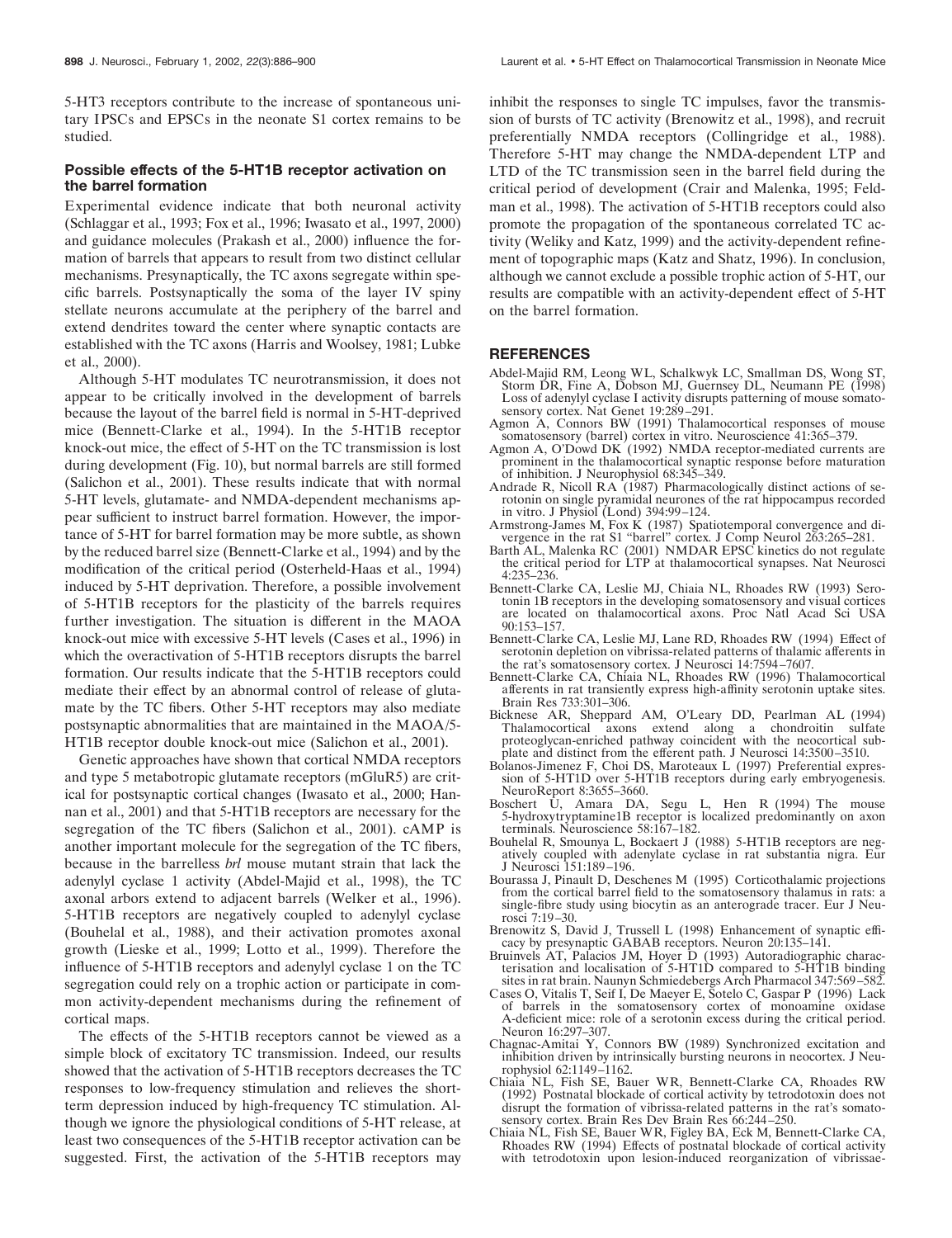related patterns in the somatosensory cortex of rat. Brain Res Dev Brain Res 79:301–306.

- Collingridge GL, Herron CE, Lester RA (1988) Frequency-dependent *N*-methyl-D-aspartate receptor-mediated synaptic transmission in rat hippocampus. J Physiol (Lond) 399:301-312.
- Crair MC, Malenka RC (1995) A critical period for long-term potentiation at thalamocortical synapses. Nature 375:325–328.
- D'Amato RJ, Blue ME, Largent BL, Lynch DR, Ledbetter DJ, Molliver ME, Snyder SH (1987) Ontogeny of the serotonergic projection to rat neocortex: transient expression of a dense innervation to primary sensory areas. Proc Natl Acad Sci USA 84:4322–4326.
- Feldman DE, Nicoll RA, Malenka RC, Isaac JT (1998) Long-term depression at thalamocortical synapses in developing rat somatosensory cortex. Neuron 21:347–357.
- Feldmeyer D, Egger V, Lubke J, Sakmann B (1999) Reliable synaptic connections between pairs of excitatory layer 4 neurones within a single "barrel" of developing rat somatosensory cortex. J Physiol (Lond) 521:169–190.
- Fleidervish IA, Binshtok AM, Gutnick MJ (1998) Functionally distinct NMDA receptors mediate horizontal connectivity within layer 4 of mouse barrel cortex. Neuron 21:1055–1065.
- Fox K, Schlaggar BL, Glazewski S, O'Leary DDM (1996) Glutamate receptor blockade at cortical synapses disrupts development of thalamocortical and columnar organization in somatosensory cortex. Proc Natl Acad Sci USA 93:5584–5589.
- Fujimiya M, Kimura H, Maeda T (1986) Postnatal development of serotonin nerve fibers in the somatosensory cortex of mice studied by immunohistochemistry. J Comp Neurol 246:191–201.
- Gil Z, Connors BW, Amitai Y (1997) Differential regulation of neocortical synapses by neuromodulators and activity. Neuron 19:679–686.
- Gil Z, Connors BW, Amitai Y (1999) Efficacy of thalamocortical and intracortical synaptic connections: quanta, innervation, and reliability. Neuron 23:385–397.
- Gutnick MJ, Connors BW, Prince DA (1982) Mechanisms of neocortical epileptogenesis in vitro. J Neurophysiol 48:1321–1335.
- Hannan AJ, Blakemore C, Katsnelson A, Vitalis T, Huber KM, Bear M, Roder J, Kim D, Shin HS, Kind PC (2001) PLC-beta1, activated via mGluRs, mediates activity-dependent differentiation in cerebral cortex. Nat Neurosci 4:282–288.
- Harris RM, Woolsey TA (1981) Dendritic plasticity in mouse barrel cortex following postnatal vibrissa follicle damage. J Comp Neurol 196:357–376.
- Henderson TA, Woolsey TA, Jacquin MF (1992) Infraorbital nerve blockade from birth does not disrupt central trigeminal pattern formation in the rat. Brain Res Dev Brain Res 66:146–152.
- Hoyer D, Clarke DE, Fozard JR, Hartig PR, Martin GR, Mylecharane EJ, Saxena PR, Humphrey PP (1994) International Union of Pharmacology classification of receptors for 5-hydroxytryptamine (Serotonin). Pharmacol Rev 46:157–203.
- Iwasato T, Erzurumlu RS, Huerta PT, Chen DF, Sasaoka T, Ulupinar E, Tonegawa S (1997) NMDA receptor-dependent refinement of somatotopic maps. Neuron 19:1201–1210.
- Iwasato T, Datwani A, Wolf AM, Nishiyama H, Taguchi Y, Tonegawa S, Knopfel T, Erzurumlu RS, Itohara S (2000) Cortex-restricted disruption of NMDAR1 impairs neuronal patterns in the barrel cortex. Nature 406:726–731.
- Izumi Y, Benz AM, Zorumski CF, Olney JW (1994) Effects of lactate and pyruvate on glucose deprivation in rat hippocampal slices. Neuro-Report 5:617–620.
- Jacobson S (1963) Sequence of myelination in the brain of the albino rat. A. Cerebral cortex thalamus and related structures. J Comp Neurol 121:5–29.
- Katz LC, Shatz CJ (1996) Synaptic activity and the construction of cortical circuits. Science 274:1133–1138.
- Kidd FL, Isaac JT (1999) Developmental and activity-dependent regulation of kainate receptors at thalamocortical synapses. Nature 400:569–573.
- Laurent A, Goaillard JM, Hen R, Ropert N (1999) Inhibition présynaptique de la transmission thalamocorticale glutamatergique par des récepteurs 5-HT1B pendant le développement des tonneaux du cortex somesthésique primaire de souris. Société des Neurosciences, Marseille, May.
- Lebrand C, Cases O, Adelbrecht C, Doye A, Alvarez C, El Mestikawy S, Seif I, Gaspar P (1996) Transient uptake and storage of serotonin in developing thalamic neurons. Neuron 17:823–835.
- Lebrand C, Ezan P, Gaspar P (1998a) Developmental time course of the serotonin 1B receptor expression in the mouse thalamus. Eur J Neurosci 10:136.
- Lebrand C, Cases O, Wehrle R, Blakely RD, Edwards RH, Gaspar P (1998b) Transient developmental expression of monoamine transporters in the rodent forebrain. J Comp Neurol 401:506–524.
- Leslie MJ, Bennett-Clarke CA, Rhoades RW (1992) Serotonin 1B receptors form a transient vibrissa-related pattern in the primary somatosensory cortex of the developing rat. Brain Res Dev Brain Res 69:143–148.
- Lieske V, Bennett-Clarke CA, Rhoades RW (1999) Effects of serotonin on neurite outgrowth from thalamic neurons in vitro. Neuroscience 90:967–974.
- Lotto B, Upton L, Price DJ, Gaspar P (1999) Serotonin receptor activation enhances neurite outgrowth of thalamic neurones in rodents. Neurosci Lett 269:87–90.
- Lubke J, Egger V, Sakmann B, Feldmeyer D (2000) Columnar organization of dendrites and axons of single and synaptically coupled excitatory spiny neurons in layer 4 of the rat barrel cortex. J Neurosci 20:5300–5311.
- Manabe T, Wyllie DJ, Perkel DJ, Nicoll RA (1993) Modulation of synaptic transmission and long-term potentiation: effects on paired pulse facilitation and EPSC variance in the CA1 region of the hippocampus. J Neurophysiol 70:1451–1459.
- Maroteaux L, Saudou F, Amlaiky N, Boschert U, Plassat JL, Hen R (1992) Mouse 5HT1B serotonin receptor: cloning, functional expression, and localization in motor control centers. Proc Natl Acad Sci USA 89:3020–3024.
- McCormick DA (1992) Neurotransmitter actions in the thalamus and cerebral cortex and their role in neuromodulation of thalamocortical activity. Prog in Neurobiol 39:337–388.
- McCormick DA, Prince DA (1987) Post-natal development of electrophysiological properties of rat cerebral cortical pyramidal neurones. J Physiol (Lond) 393:743–762.
- McCormick DA, Connors BW, Lighthall JW, Prince DA (1985) Comparative electrophysiology of pyramidal and sparsely spiny stellate neurons of the neocortex. J Neurophysiol 54:782–806.
- Métin C, Denizot JP, Ropert N (2000) Intermediate zone cells express calcium-permeable AMPA receptors and establish close contact with growing axons. J Neurosci 20:696–708.
- Mooney RD, Shi MY, Rhoades RW (1994) Modulation of retinotectal transmission by presynaptic 5-HT1B receptors in the superior colliculus of the adult hamster. J Neurophysiol 72:3–13.
- Osterheld-Haas MC, Van der Loos H, Hornung JP (1994) Monoaminergic afferents to cortex modulate structural plasticity in the barrelfield of the mouse. Dev Brain Res 77:189–202.
- Ozawa S, Kamiya H, Tsuzuki K (1998) Glutamate receptors in the mammalian central nervous system. Prog Neurobiol 54:581–618.
- Pickard GE, Smith BN, Belenky M, Rea MA, Dudek FE, Sollars PJ (1999) 5-HT1B receptor-mediated presynaptic inhibition of retinal input to the suprachiasmatic nucleus. J Neurosci 19:4034–4045.
- Prakash N, Vanderhaeghen P, Cohen-Cory S, Frisen J, Flanagan JG, Frostig RD (2000) Malformation of the functional organization of somatosensory cortex in adult ephrin-A5 knock-out mice revealed by in vivo functional imaging. J Neurosci 20:5841–5847.
- Rhoades RW, Bennett-Clarke CA, Shi MY, Mooney RD (1994) Effects of 5-HT on thalamocortical synaptic transmission in the developing rat. J Neurophysiol 72:2438–2450.
- Rhoades RW, Chiaia NL, Lane RD, Bennett-Clarke CA (1998) Effect of activity blockade on changes in vibrissae-related patterns in the rat's primary somatosensory cortex induced by serotonin depletion. J Comp Neurol 402:276–283.
- Roerig B, Katz LC (1997) Modulation of intrinsic circuits by serotonin 5-HT3 receptors in developing ferret visual cortex. J Neurosci 17:8324–8338.
- Roerig B, Nelson DA, Katz LC (1997) Fast synaptic signaling by nicotinic acetylcholine and serotonin 5-HT3 receptors in developing ferret visual cortex. J Neurosci 17:8353–8362.
- Rozov A, Burnashev N (1999) Articles Polyamine-dependent facilitation of postsynaptic AMPA receptors counteracts paired-pulse depression. Nature 401:594–598.
- Salichon N, Gaspar P, Upton AL, Hamon M, De Maeyer E, Picaud S, Murphy DL, Möessner R, Lesch KP, Hen R, Seif I (2001) Excessive activation of 5-HT1B receptors disrupts the formation of sensory maps in monoamine oxidase A and 5-HT transporter knockout mice. J Neurosci 21:884–896.
- Saudou F, Amara DA, Dierich A, LeMeur M, Ramboz S, Segu L, Buhot MC, Hen R (1994) Enhanced aggressive behavior in mice lacking 5-HT1B receptor. Science 265:1875–1878.
- Schlaggar BL, Fox K, O Leary DD (1993) Postsynaptic control of plasticity in developing somatosensory cortex. Nature 364:623–626.
- Stern P, Edwards FA, Sakmann B (1992) Fast and slow components of unitary EPSCs on stellate cells elicited by focal stimulation in slices of rat visual cortex. J Physiol (Lond) 449:247–278.
- Stuart GJ, Dodt HU, Sakmann B (1993) Patch-clamp recordings from the soma and dendrites of neurons in brain slices using infrared video microscopy. Pflügers Arch 423:511-518.
- Van der Loos H, Woolsey TA (1973) Somatosensory cortex: structural alterations following early injury to sense organs. Science 179:395–398.
- Vitalis T, Cases O, Callebert J, Launay JM, Price DJ, Seif I, Gaspar P (1998) Effects of monoamine oxidase A inhibition on barrel formation in the mouse somatosensory cortex: determination of a sensitive developmental period. J Comp Neurol 393:169–184.
- Voigt MM, Laurie DJ, Seeburg PH, Bach A (1991) Molecular cloning